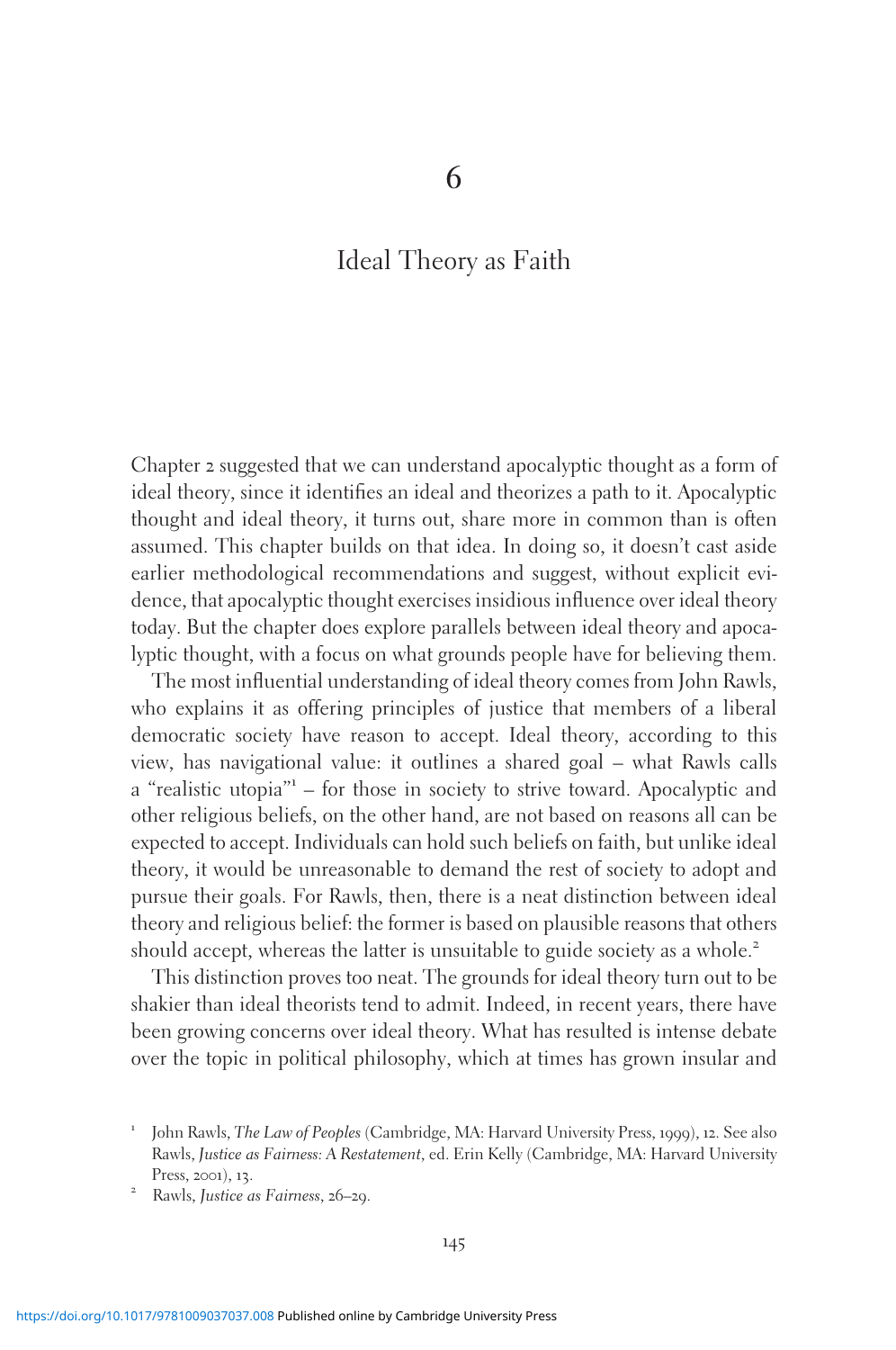arcane, as understandings of ideal theory have multiplied.<sup>3</sup> This chapter suggests that a less insular approach, in dialogue with social science and other research, stands the best chance of advancing the current debate over ideal theory and its limitations.<sup>4</sup>

Specifically, my argument builds off criticisms of ideal theory by Gerald Gaus,<sup>5</sup> and draws on social science research to put them on firmer ground. To plausibly defend an ideal theory, it is necessary to show that its principles would have normative force in the future society it envisions. But research on human prediction undermines the claim that we can plausibly know societal conditions in the distant future and what principles of justice would look like under those conditions. The immense complexity of social phenomena and the occurrence of Black Swans – rare, difficult-to-predict events with transformative effects<sup>6</sup> – severely constrain human predictive capacities. Evidence for this point comes from forecasting studies, which suggest no reason for confidence in predictions about society for the distant future.<sup>7</sup> Since defenses of ideal theory depend on such predictions, they necessarily fail. Similar to religious and apocalyptic belief, ideal theory lacks plausible grounds and ultimately rests on faith. So contrary to Rawls's view, people do not have compelling reason to accept any proposed account of ideal theory.

Though Rawls's approach runs into insurmountable problems, it is important to appreciate its normative appeal. Too often, critics fail to grasp the moral instincts that motivate ideal theory. When ideal theory aims to identify the

- <sup>3</sup> See, e.g., Alan Hamlin and Zofia Stemplowska, "Theory, Ideal Theory and the Theory of Ideals," Political Studies Review 10, no. 1 (2012): 48–62; Zofia Stemplowska and Adam Swift, "Ideal and Nonideal Theory," in The Oxford Handbook of Political Philosophy, ed. David Estlund (New York: Oxford University Press, 2012), 373–88; Laura Valentini, "Ideal vs. Non-ideal Theory: A Conceptual Map," Philosophy Compass 7, no. 9 (2012): 654–64; and Kwame Appiah, As If: Idealization and Ideals (Cambridge, MA: Harvard University Press, <sup>2017</sup>), <sup>112</sup>–72. <sup>4</sup> A similar recommendation comes from Lisa Herzog, "Ideal and Non-ideal Theory and the
- Problem of Knowledge," Journal of Applied Philosophy 29, no. 4 (2012): 271–88. The goal here is to put this recommendation into practice by examining findings from empirical research, specifically on prediction, to better understand limits to ideal theorizing. This analysis leads to a conclusion far more skeptical than Herzog's on ideal theory's potential to guide collective action.<br><sup>5</sup> Gerald Gaus, *The Tyranny of the Ideal: Justice in a Diverse Society (Princeton, NJ: Princeton*
- University Press, 2016). See also David Wiens, "Against Ideal Guidance," Journal of Politics 77, no. 2 (2015): 433–46; and "Political Ideals and the Feasibility Frontier," Economics and
- Philosophy 31, no. 3 (2015): 447–77.<br><sup>6</sup> Nassim Taleb, *The Black Swan: The Impact of the Highly Improbable* (New York: Random
- House, <sup>2010</sup>). <sup>7</sup> Philip Tetlock, Expert Political Judgment: How Good Is It? How Can We Know?(Princeton, NJ: Princeton University Press, 2005); and Philip Tetlock and Dan Gardner, Superforecasting: The Art and Science of Prediction (New York: Crown Publishers, 2015).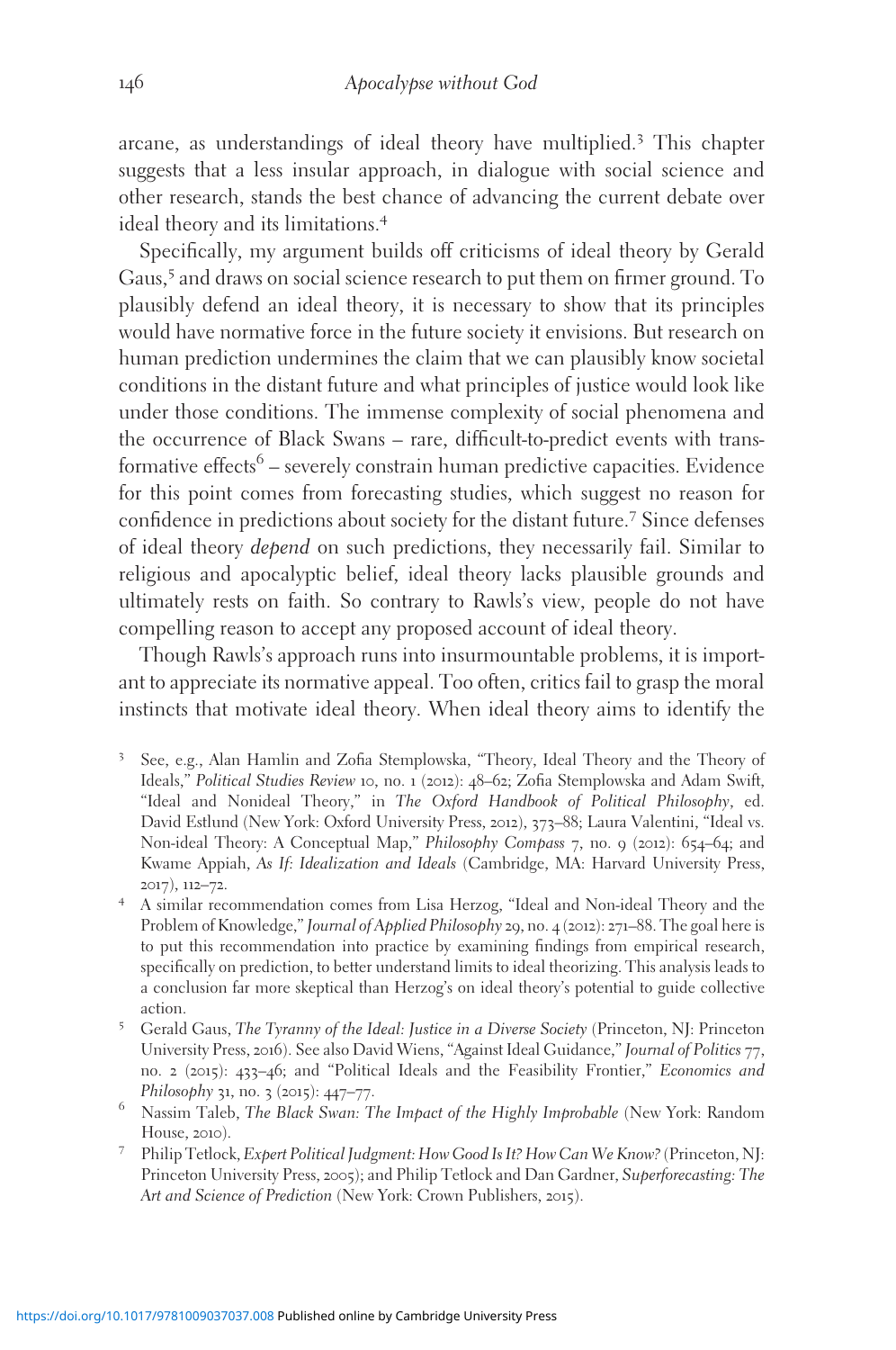most just society possible, it seeks information relevant for guiding action in a complex world where the path to greater justice is far from straightforward. Knowing the ideal helps avoid paths that, though appealing in isolation, lead away from the ideal. Without a plausible ideal to guide action, political philosophy is left with deep uncertainty over how best to advance justice long term. One never knows if certain actions move society closer to or further from its most just form possible. Even efforts that advance justice now risk taking society down paths that close off greater justice later.

Regrettably, ideal theory finds itself unable to escape this dilemma. There is perhaps, though, still a role for it in advancing justice. One function of ideal theory is to offer hope in the possibility of a just society.<sup>8</sup> Both ideal theory and apocalyptic thought offer utopian hope, which gives meaning to imperfect, partial efforts to advance justice by understanding them as steps toward the ideal within the long arc of history. Utopian hope goes beyond desiring and believing in the possibility of justice in the short term, which even if realized can often be fleeting in the face of new political developments that threaten to overturn progress. Utopian hope sets its sights on a far loftier goal: a future that ultimately proves hospitable to justice and the ideal society. Ideal theory offers such hope to sustain people when the immediate prospects of justice seem bleak.

Utopian hope offers psychological benefits and, understandably, some embrace it. For those who do so by turning to either religion or ideal theory, it is important to be honest that such beliefs rely on faith. The chapter closes with a look at Rawls's writings to show that, though its role is often downplayed, faith has been an inextricable part of contemporary ideal theory from the start. Once we recognize that point, it becomes clear that political philosophy must rethink ideal theory's role in advancing justice.

#### IDEAL THEORY'S NORMATIVE APPEAL

Before getting into ideal theory's limitations, let's first look at what draws people to it. Ideal theory takes different meanings, and here the focus is on

<sup>8</sup> Rawls, The Law of Peoples, 128; Justice as Fairness, 37-38; and Political Liberalism, exp. ed. (New York: Columbia University Press, 2005), lx. See also Paul Weithman, Why Political Liberalism? On John Rawls's Political Turn (New York: Oxford University Press, 2010), 367-69; Benjamin McKean, "Ideal Theory after Auschwitz? The Practical Uses and Ideological Abuses of Political Theory as Reconciliation," Journal of Politics 79, no. 4 (2017): 1177–90; and Dana Howard, "The Scoundrel and the Visionary: On Reasonable Hope and the Possibility of a Just Future," Journal of Political Philosophy 27, no. 3 (2019): 294–317.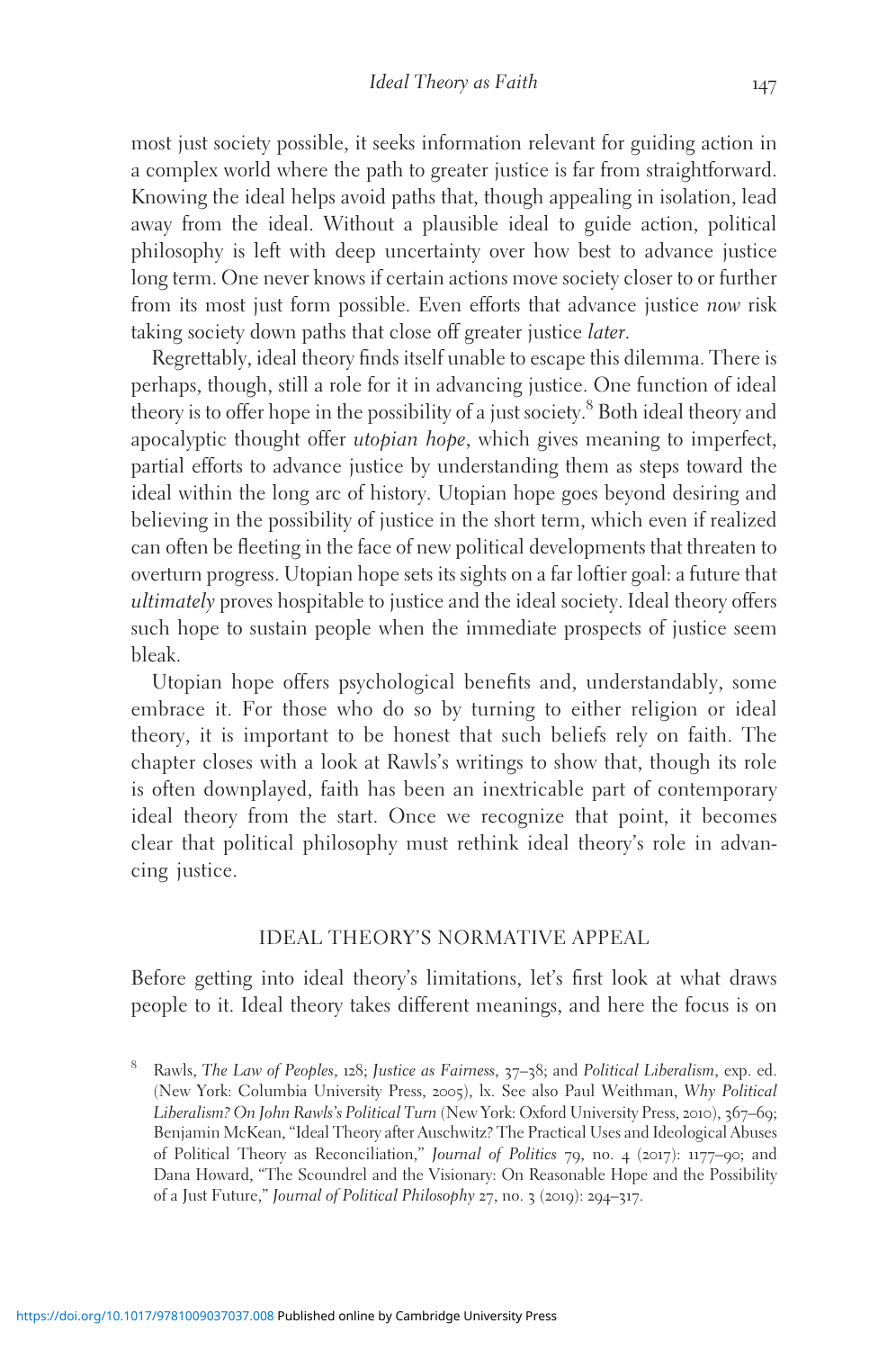what I call navigational ideal theory.<sup>9</sup> This conception of ideal theory seeks to outline the best and most just society with the potential of being realized at some future point.<sup>10</sup> I focus on this conception because, among competing understandings of ideal theory, it is the best candidate to serve as a normative guide to action.

To explain navigational ideal theory's normative appeal, it helps to contrast it with a conception less suited to serve as a moral guide. Sometimes ideal theory refers to *idealization*, meaning that it assumes ideal conditions that are rare or impossible in order to isolate and explain a concept. This manner of theorizing is common in science. Isaac Newton explains gravity by introducing an ideal pendulum, which experiences no friction or air resistance. This pendulum does not represent the perfect pendulum engineers should aim to build. Rather, the term ideal conveys that the pendulum functions under simplified conditions, which put the focus on gravitational force.<sup>11</sup> A similar rationale motivates thought experiments in philosophy that assume ideal conditions to better understand our intuitions about a normative concept. For instance, though others do not always contribute their fair share, imagining that they do illuminates basic intuitions about what fairness demands.

Ideal theorists sometimes construct idealizations with bolder normative ambitions: to present an end goal, ideal justice, to strive for. This approach specifies a goal under conditions that rarely if ever hold in reality. Constraints in the real world, but absent from an idealization, can make the ideal impossible. Ideal theory thus can send people chasing after utopia in one sense of the word – "nowhere," an ideal that doesn't exist now and is impossible to ever realize. Ideal theory that sets forth an impossible ideal raises concerns because it risks having perverse normative effects when the ideal looks much different from the best possible option.

To illustrate, imagine a perfect society. Many envision a place free from injustice where everyone always acts justly. But suppose weakness of will and other shortcomings prevent this ideal from ever being realized regardless of what society does – there always will be some who act unjustly. The perfect society imagined is what some call a "hopeless" ideal, meaning that the ideal

<sup>9</sup> Some use the term "realistic utopianism," which comes from Rawls, to communicate a similar idea. See Ben Laurence, "Constructivism, Strict Compliance, and Realistic Utopianism,"

Philosophy and Phenomenological Research 97, no. 2 (2018): 433–53.<br><sup>10</sup> This understanding of ideal theory focuses on what is possible indefinitely into the future, not just now, so as to determine an ultimate goal. For a defense of this assumption, see the Appendix and specifically the response to Objection 1.<br><sup>11</sup> Jenann Ismael, "A Philosopher of Science Looks at Idealization in Political Theory," Social

Philosophy and Policy 33, nos. 1-2 (2016): 11-31.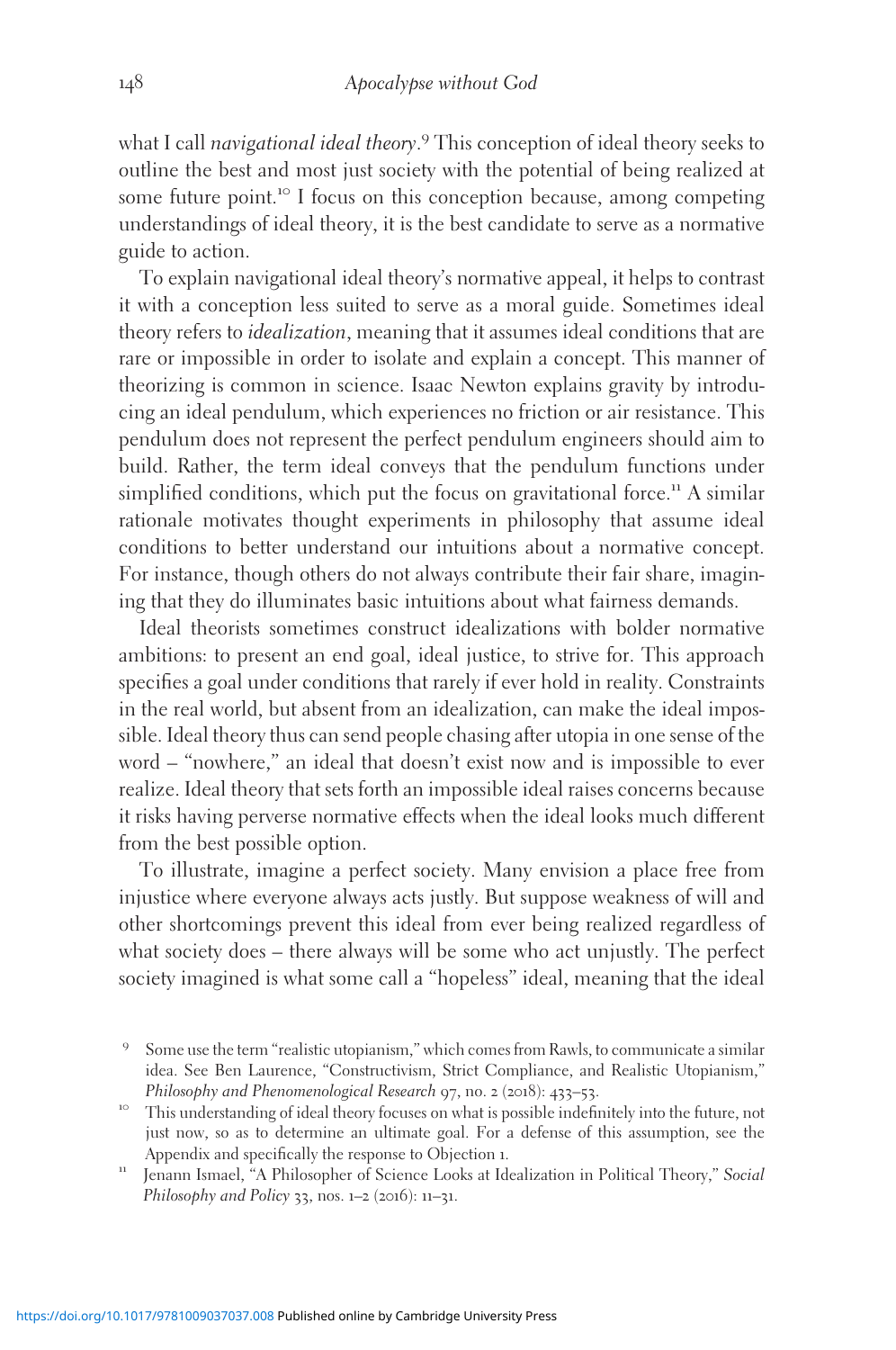requires action that each individual has the ability to do, yet collectively there is virtually no chance that everyone will do their part to realize the ideal.<sup>12</sup> If a society characterized by perfect compliance is indeed a hopeless ideal, it likely would be unwise to pursue it. Though some measures to increase compliance advance justice, beyond a certain point they backfire – like draconian surveillance to combat noncompliance. Indeed, such surveillance often backfires and leads to racially disparate outcomes.<sup>13</sup> We thus should be cautious of pursuing hopeless and unattainable ideals since they can lead away from the best possible option.<sup>14</sup>

There are legitimate concerns, then, regarding ideal theory's normative value. Yet this common criticism – ideal theory fails as a normative guide because it embraces unattainable ideals – is not a flaw inherent to it. Navigational ideal theory avoids this pitfall by focusing on what is collectively feasible and identifying the most just society possible. In this way, it steers clear of unattainable ideals that would undermine its normative value.

But this approach still has its critics.<sup>15</sup> It is helpful to differentiate common objections against navigational ideal theory so as to be clear why it might fail as a normative guide:

- (a) There is no such thing as the most just society possible.<sup>16</sup>
- (b) Ideal theory seeks information what is the most just society possible irrelevant to advancing justice.<sup>17</sup>
- (c) Ideal theory cannot identify the most just society possible.<sup>18</sup>

According to (a) and (b), ideal theorists ask the wrong question – what is the most just society possible? – when formulating a theory of justice. That

- <sup>12</sup> David Estlund, "Utopophobia," Philosophy and Public Affairs 42, no. 2 (2014): 117–18.<br><sup>13</sup> See James Forman Jr., *Locking Up Our Own: Crime and Punishment in Black America*
- 
- (New York: Farrar, Straus and Giroux, 2017), 185–215.<br><sup>14</sup> This concern applies to Rawls's ideal theory, which assumes strict compliance that is, everyone upholds the principles of justice. See Rawls, A Theory of Justice, rev. ed. (Cambridge, MA: Harvard University Press, 1999), 8. This idealization seems incompatible with his intention of offering a *feasible* goal, and thus may result in a theory that directs people toward an unattainable ideal when the best feasible option looks much different. See Colin Farrelly, "Justice in Ideal Theory: A Refutation," Political Studies 55, no. 4 (2007):
- <sup>844</sup>–64; and Laurence, "Constructivism, Strict Compliance, and Realistic Utopianism." <sup>15</sup> See, e.g., Amartya Sen, "What Do We Want from a Theory of Justice?" Journal of Philosophy 103, no. 5 (2006): 215–38; Amartya Sen, The Idea of Justice (Cambridge, MA: Harvard University Press, 2009); David Schmidtz, "Nonideal Theory: What It Is and What It Needs to Be," Ethics 121, no. 4 (2011): 772–96; and Jacob Levy, "There's No Such Thing as Ideal Theory," Social Philosophy and Policy 33, nos. 1–2 (2016): 312–33.
- <sup>16</sup> See, e.g., Schmidtz, "Nonideal Theory," 774.<br><sup>17</sup> See, e.g., Sen, "What Do We Want from a Theory of Justice?" 221–22.<br><sup>18</sup> See, e.g., Gaus, *The Tyranny of the Ideal*, 139–44.
-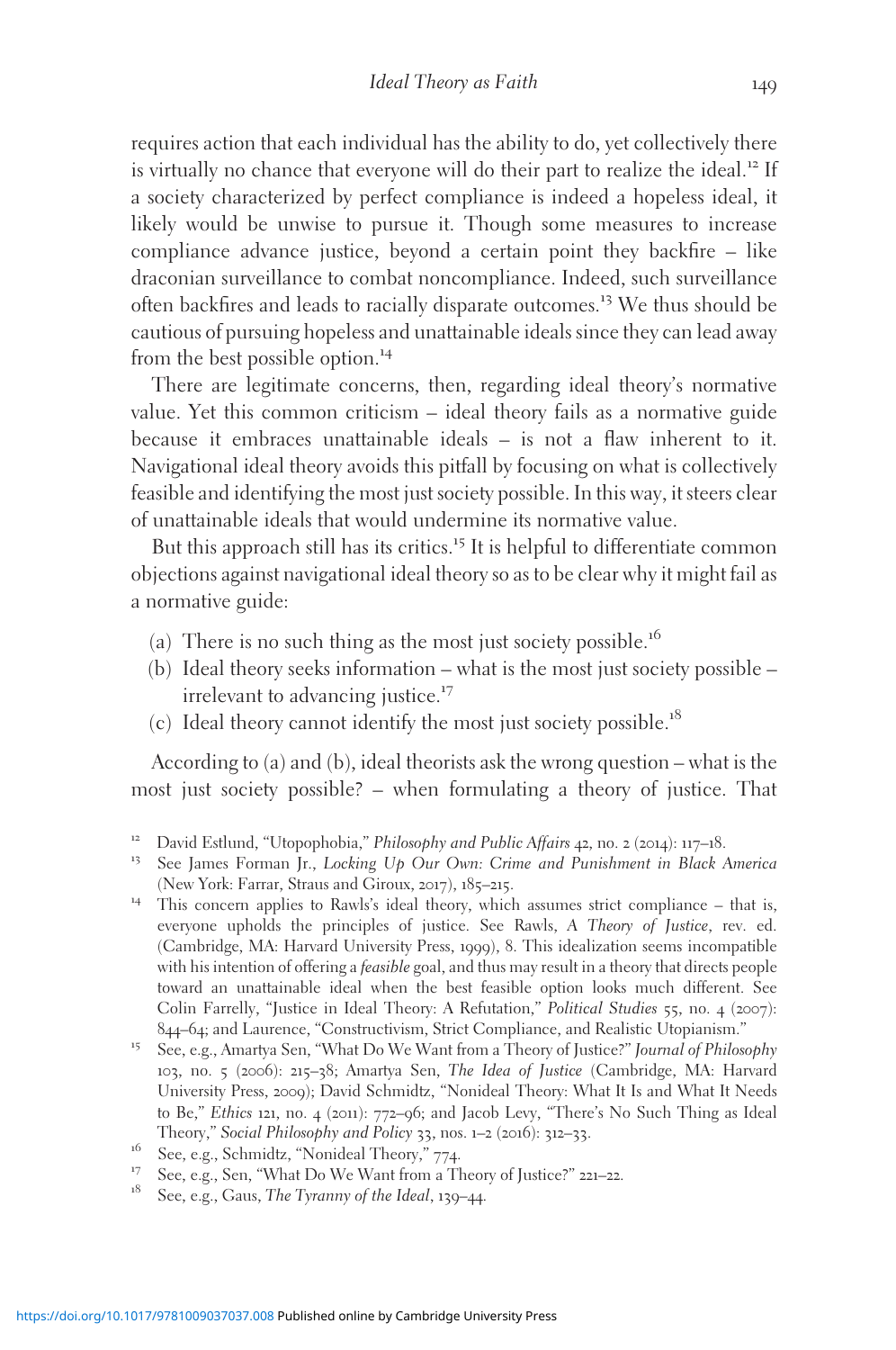question is the wrong place to start because there is no such thing as the ideal society and, even if there were, knowledge of it would prove useless for advancing justice. In contrast, (c) avoids the strong claim that ideal theory is fundamentally misguided, and instead argues that ideal theory cannot answer the question it poses, no matter how valuable the answer would be. We'll examine (c) later in the chapter, but the remainder of this section focuses on the more fundamental critiques of ideal theory, (a) and (b).

Some find (a) compelling, uneasy with the idea that justice takes one perfect, platonic form. These critics believe the focus should be on eliminating injustice rather than climbing toward some illusory peak form of justice. As Amartya Sen puts it, we care about preventing famine, less so about whether <sup>a</sup> <sup>45</sup> or <sup>46</sup> percent tax rate for top earners best represents justice.<sup>19</sup>

Without question, ending grave injustice deserves priority. But that view is compatible with ideal theory. Ending the world's many injustices is no small feat, and constitutes its own lofty ideal that can serve as an end goal in efforts to advance justice. The interconnected nature of society demands that we look for an optimal approach, since ending one injustice can exacerbate others. As an example, consider Abraham Lincoln who secretly promised government jobs and other perks to Democrats to ensure passage of the Thirteenth Amendment abolishing slavery.<sup>20</sup> The injustice of slavery likely justified such bribery, but most would be uncomfortable with its continuing indefinitely. Ideal theory keeps in view the many aspects of justice worth striving for. Rather than necessarily condemning all compromises, it reminds us to consider how compromises impact efforts to advance toward an ideal goal.

So ideal theory emphasizes that advancing justice demands more than tackling one injustice at a time: it requires a holistic view focused on what social arrangements best eliminate various injustices. For the pursuit of that goal, there is reason to hang on to the climbing metaphor common to ideal theory. Societies are not simply just or unjust, but exhibit degrees of injustice. Efforts against injustice often are intergenerational and build off past successes with an ideal in mind, which is why the metaphor of climbing toward a peak is apt.

Sen is perhaps right that fine distinctions about perfect justice are not critical. Society could take various forms, whose comparative levels of justice vary slightly, but which all eliminate significant injustices. We want to reach

<sup>&</sup>lt;sup>19</sup> Sen, "What Do We Want from a Theory of Justice?" 223.<br><sup>20</sup> See James McPherson, *Battle Cry of Freedom: The Civil War Era* (New York: Oxford University Press, 1988), 839; and John Parrish, "Benevolent Skullduggery," in Corruption and American Politics, ed. Michael Genovese and Victoria Farrar-Myers (Amherst, NY: Cambria Press, 2010), 78–79.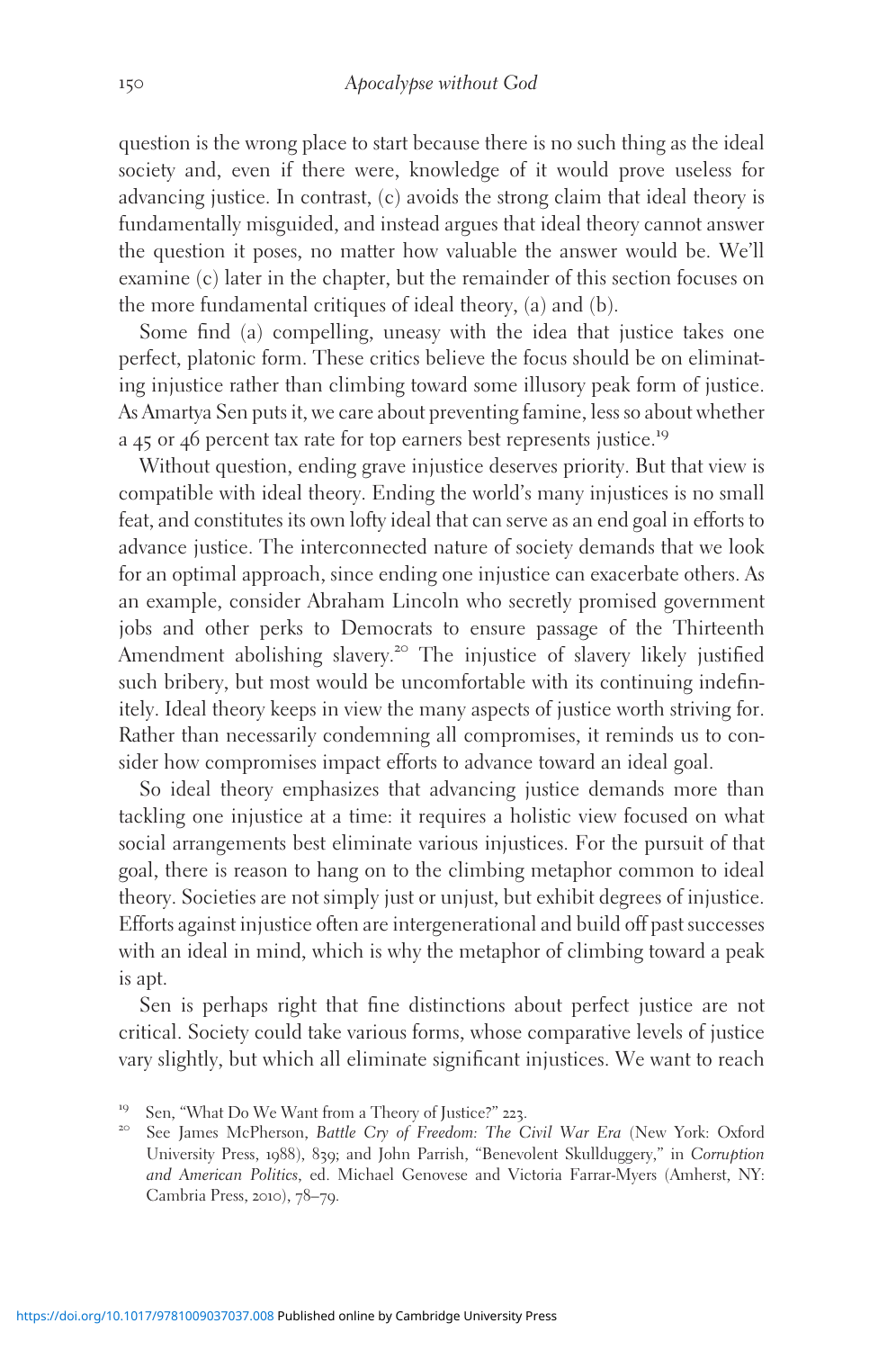one of those ideals and care less about reaching the absolute best one. That point implies revising, not abandoning, ideal theory. In efforts to advance justice, what is important is not necessarily ending up atop Everest, so to speak, but aiming for an eight-thousander – one of those rare peaks over 8,000 meters – free from the injustices of lesser peaks and valleys. This view opens the door to a pluralist approach to ideal theory, where there is a set of most just options and any one is worth striving for. That revision still leaves the core normative function of ideal theory in place: offering a lofty goal to guide action, while recognizing that many injustices must be overcome on the way to it.

Instead of denying existence of the ideal, (b) doubts that knowing it helps advance justice. Sen takes this view: "[T]he existence of an identifiably inviolate, or best, alternative does not indicate that it is necessary (or indeed useful) to refer to it in judging the relative merits of two other alternatives."<sup>21</sup> Here he overstates his case by suggesting that ideal theory would be irrelevant to guiding action even if it gained the information it seeks. Imagine that ideal theorists succeeded in compiling a volume that accurately details the most just society (or societies) possible. Contrary to Sen, there is reason to believe that such a work would offer insights into how best to advance justice.

The uneven and path-dependent nature of social change helps explain why. If the path to advancing justice were always smooth and gradually ascending – like a hike up Mount Fuji, as Gaus puts  $it^{22}$  – knowing the ideal would be unnecessary. The option that leads to greater justice also would lead toward the most just possibility. But the path to advancing justice sometimes is more rugged with peaks and valleys: the option promising greater justice now leads to a local peak but away from the most just possibility. Knowledge of the ideal helps identify and avoid paths that, though appealing in isolation, lead away from and can preclude the ultimate goal.<sup>23</sup>

This strategy of bypassing opportunities to advance justice in the short term to do so in the long term does not mean that ideal theory *always* permits an action as long as it takes society closer to the ideal. Some ideal theories categorically prohibit certain actions – say restrictions of basic liberties – even if they represent the only path to an ideal. In this case, the ideal is morally infeasible. We could achieve it, but not through morally permissible actions. This complication does not undermine the normative value of an ideal goal. It rather adds another layer of feasibility to consider – moral feasibility – when determining the most just society to strivefor.

<sup>&</sup>lt;sup>21</sup> Sen, "What Do We Want from a Theory of Justice?" 222.<br><sup>22</sup> Gaus, *The Tyranny of the Ideal*, 62.<br><sup>23</sup> Rawls, *The Law of Peoples*, 89–90; A. John Simmons, "Ideal and Nonideal Theory," Philosophy and Public Affairs 38, 1 (2010): 5-36; and Gaus, The Tyranny of the Ideal, 61-67.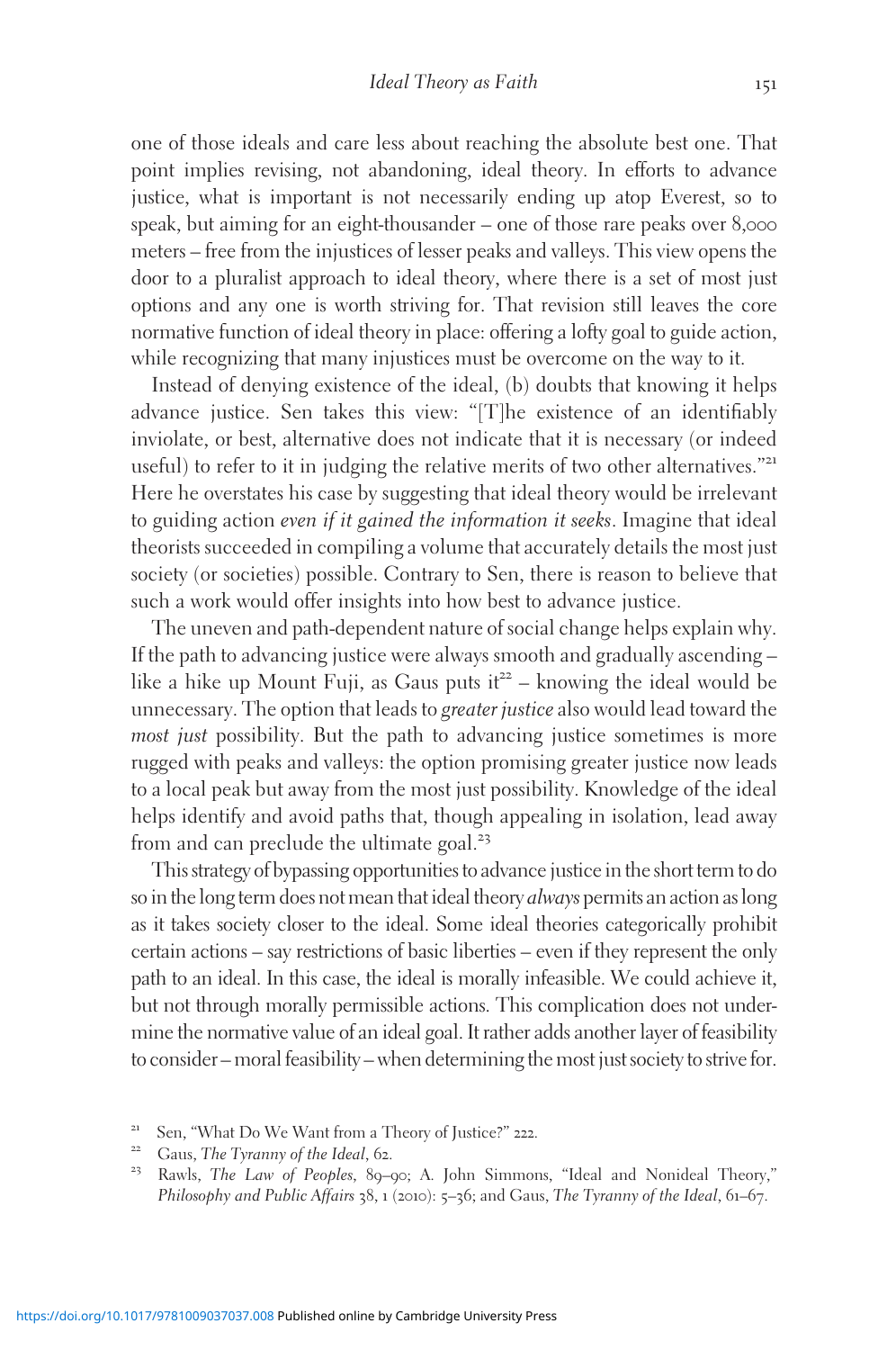In many contexts, we readily recognize the value of a long-term goal like ideal theory provides. A medical student who wants to serve the poor as a doctor forgoes volunteering full-time at a homeless shelter, even though doing so would lead to greater justice now. Full-time volunteer work would force the student to abandon their studies and goal of advancing justice as a doctor. Leaders of social movements often make similar judgments. Rather than pursue every opportunity to advance justice, they strategically dedicate energy and resources to court cases, legislative campaigns, and protests best suited to advance their long-term goal.<sup>24</sup> Likewise, ideal theory offers an objective to orient action away from paths that diverge from our ultimate goal.

Despite these points in ideal theory's favor, perhaps the ideal is too far off to offer meaningful guidance. Admittedly, ideal theory cannot provide complete guidance on how to act by specifying an ideal – knowing a goal is distinct from knowing how to achieve it. Nevertheless, knowledge of a goal is often informative in evaluating paths to it. If a core principle of the ideal society were a ban on nuclear technology, that would tell us that the goal of banning nuclear weapons and power is not a fool's errand but worth pursuing. Though ideal theory cannot provide complete guidance, it offers information that merits consideration and has potential value in advancing justice.

In sum, valid moral instincts lie behind wanting to identify the most just society possible. Navigational ideal theory seeks information relevant to guiding action in a complex world where the path to greater justice is far from clear. The critical question, which we consider next, is whether ideal theory can attain this information.

#### WHAT A PLAUSIBLE DEFENSE OF IDEAL THEORY REQUIRES

This section identifies a necessary condition for a plausible defense of navigational ideal theory as part of an argument for why, unfortunately, such a defense fails. The argument builds on criticisms of ideal theory by Gaus in his book Tyranny of the Ideal. There he raises doubts that we have the information necessary to determine the most just society possible. Since the ideal likely lies far in the future, describing it requires predictions about far-off worlds. Gaus assumes we are less accurate in judgments about justice for the distant future than the present.<sup>25</sup> Though a reasonable claim, not all political

<sup>&</sup>lt;sup>24</sup> See, e.g., David Garrow, Bearing the Cross: Martin Luther King, Jr., and the Southern Christian Leadership Conference (New York: HarperCollins Publishers, <sup>2004</sup>). <sup>25</sup> Gaus, The Tyranny of the Ideal, <sup>78</sup>.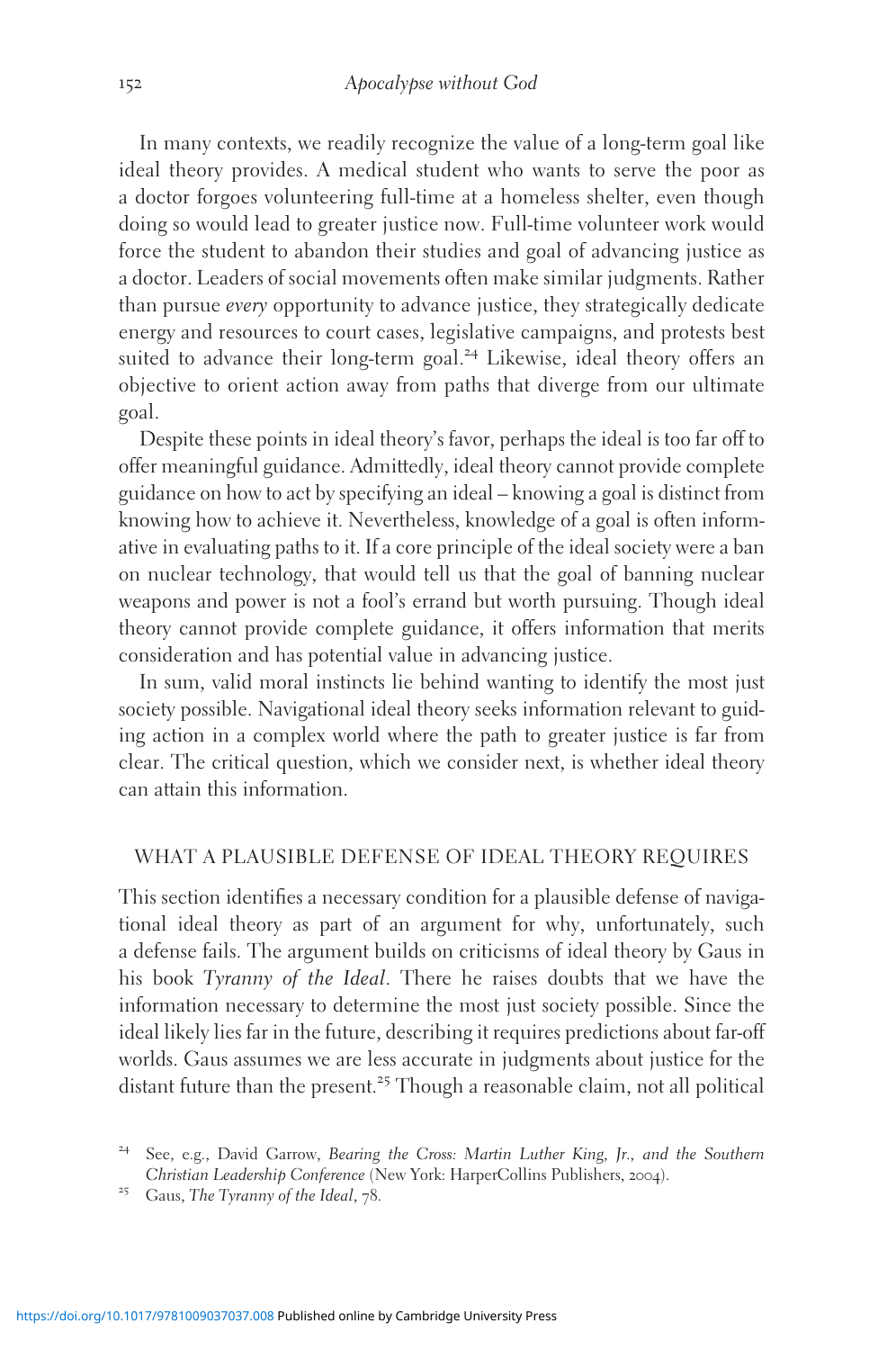philosophers share it.<sup>26</sup> Some have more confidence in their predictions and descriptions of distant ideal worlds, which Gaus dismisses as "sheer delusion."<sup>27</sup>

The disagreement between Gaus and ideal theorists reflects a long-standing split among political philosophers: some are deeply suspicious of ideal and utopian theorizing, while others embrace it. Social science research on prediction can help overcome this impasse by shedding light on the uncertainty inherent in ideal theorizing. Given the sharp divide over ideal theory, there is value in detailing this evidence.

Let's start with premise (1) of my argument drawing on this evidence:

(1) Defenses of navigational ideal theory are plausible only if they show that the theory's principles would have normative force in the society it envisions.

This premise identifies a necessary condition to plausibly defend navigational ideal theory. It is modest in that it does not require a defense to show that an ideal theory's principles would have more normative appeal than all other proposals, leaving open the possibility discussed earlier that the ideal society could take various forms. The basic intuition of premise (1) is that, since ideal theory outlines principles for a future society, these principles cannot just have normative force now. They must have normative force in the ideal society. We do not want to embrace an ideal theory, pursue its ideal, arrive at it, and then discover its principles of justice are ill-suited for the society we find ourselves in.

Another way of expressing this point is that ideal theory must consider the social realizations of its principles. Ideal theory involves not just theorizing about principles of justice, but also thinking through what those principles would look like in society when implemented.<sup>28</sup> Many ideal theorists are sensitive to this point, even if they do not explicitly say so. Ideal theories usually include background social conditions – that is, they specify the context in which ideal principles of justice would be implemented. Knowing that context helps in imagining what an ideal theory's principles would look like when realized and whether they would have normative appeal in that form.

Rawls's theory of justice, for example, includes background social conditions. Its principles are adopted under "favorable circumstances,"<sup>29</sup> where

<sup>&</sup>lt;sup>26</sup> Gaus, The Tyranny of the Ideal, 102.<br><sup>27</sup> Gaus, The Tyranny of the Ideal, 106.<br><sup>28</sup> Sen, The Idea of Justice, 18–22; and Gaus, The Tyranny of the Ideal, 23.<br><sup>29</sup> Rawls, A Theory of Justice, 216.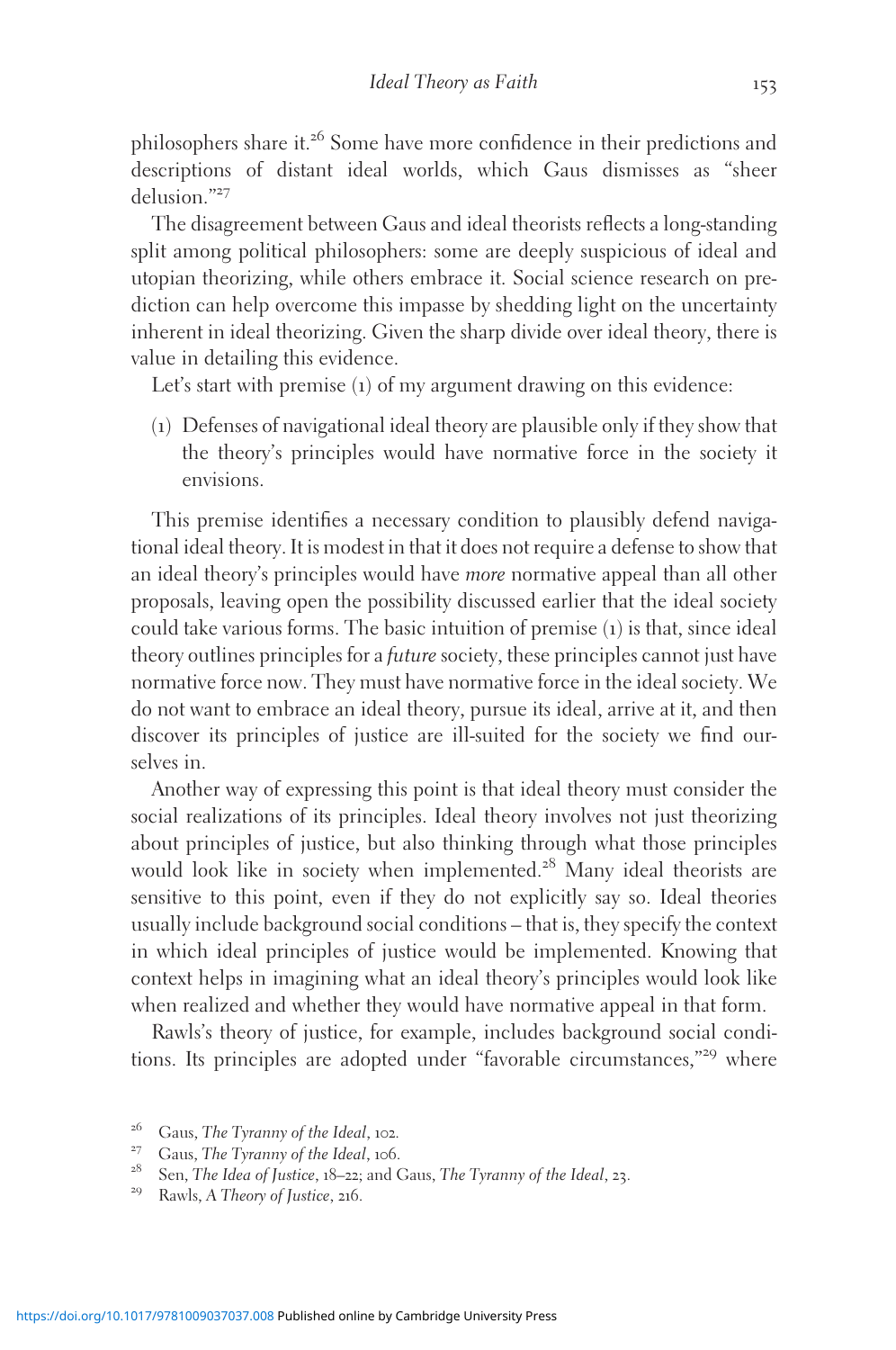there is moderate scarcity but conditions are not so harsh as to preclude cooperation or democratic institutions.<sup>30</sup> Rawls also takes pluralism as a given in the ideal society, assuming that individuals hold different religious and philosophical views.<sup>31</sup>

Such background conditions play a key role in Rawls's method of defending ideal theory. In his view, simply reflecting on a theory's principles in the abstract is insufficient for evaluating them. He instead recommends evaluating ideal principles against our judgments at all levels of generality – from abstract conceptions of justice to its demands in concrete situations – in search of a reflective equilibrium, where the principles and all our judgments align. This method does not privilege judgments at one level of generality over others.<sup>32</sup> It thus ensures a place for normative judgments on how an ideal theory's principles would fare in potential circumstances where they would be realized. By adopting this method for evaluating ideal theory, Rawls shows an appreciation for the concerns of premise  $(1)$ .<sup>33</sup>

Other approaches are less congenial to premise (1). G. A. Cohen, for instance, criticizes Rawls for outlining a theory too closely tied to particular social conditions and recommends instead identifying more general principles of justice.<sup>34</sup> According to this view, a theory of justice need not provide background social conditions. But even for that approach, background social conditions remain relevant. Evaluating principles of justice in isolation, detached from their application in social settings, severely limits our ability to form and be confident in our normative judgments. We develop and refine such judgments by considering the application of principles in concrete contexts – a point Cohen himself recognizes.<sup>35</sup> If ideal theory fails to give background social conditions, evaluating it still involves bringing to mind likely conditions in the ideal society so as to determine what the theory's principles would look like in practice.

A more direct challenge to premise (1) comes from the idea that some principles of justice are so self-evident that no social realization of them – no matter how disastrous – could give us reason to rethink them. Like Sen and Gaus, I find this claim implausible.<sup>36</sup> To deny that *any* social realization could

- 
- 
- <sup>30</sup> Rawls, *A Theory of Justice*, 110; and *Justice as Fairness*, 47.<br><sup>31</sup> Rawls, *Justice as Fairness*, 84.<br><sup>32</sup> Rawls, *A Theory of Justice*, 17–18; and *Justice as Fairness*, 29–32.<br><sup>33</sup> See Gaus, *The Tyranny of the* of justice also comes up, at least in passing, in Robert Nozick's account of ideal theory. He leaves open whether we should reject principles of justice that cause "catastrophic moral horror." See Nozick. Anarchy. State, and Utopia (New York: Basic Books, 1974), 30.
- <sup>34</sup> G. A. Cohen, "Facts and Principles," Philosophy and Public Affairs 31, no. 3 (2003): 241–42.<br><sup>35</sup> Cohen, "Facts and Principles," 227.<br><sup>36</sup> Sen, *The Idea of Justice*, 21; and Gaus, *The Tyranny of the Ideal*, 26–29.
- 
-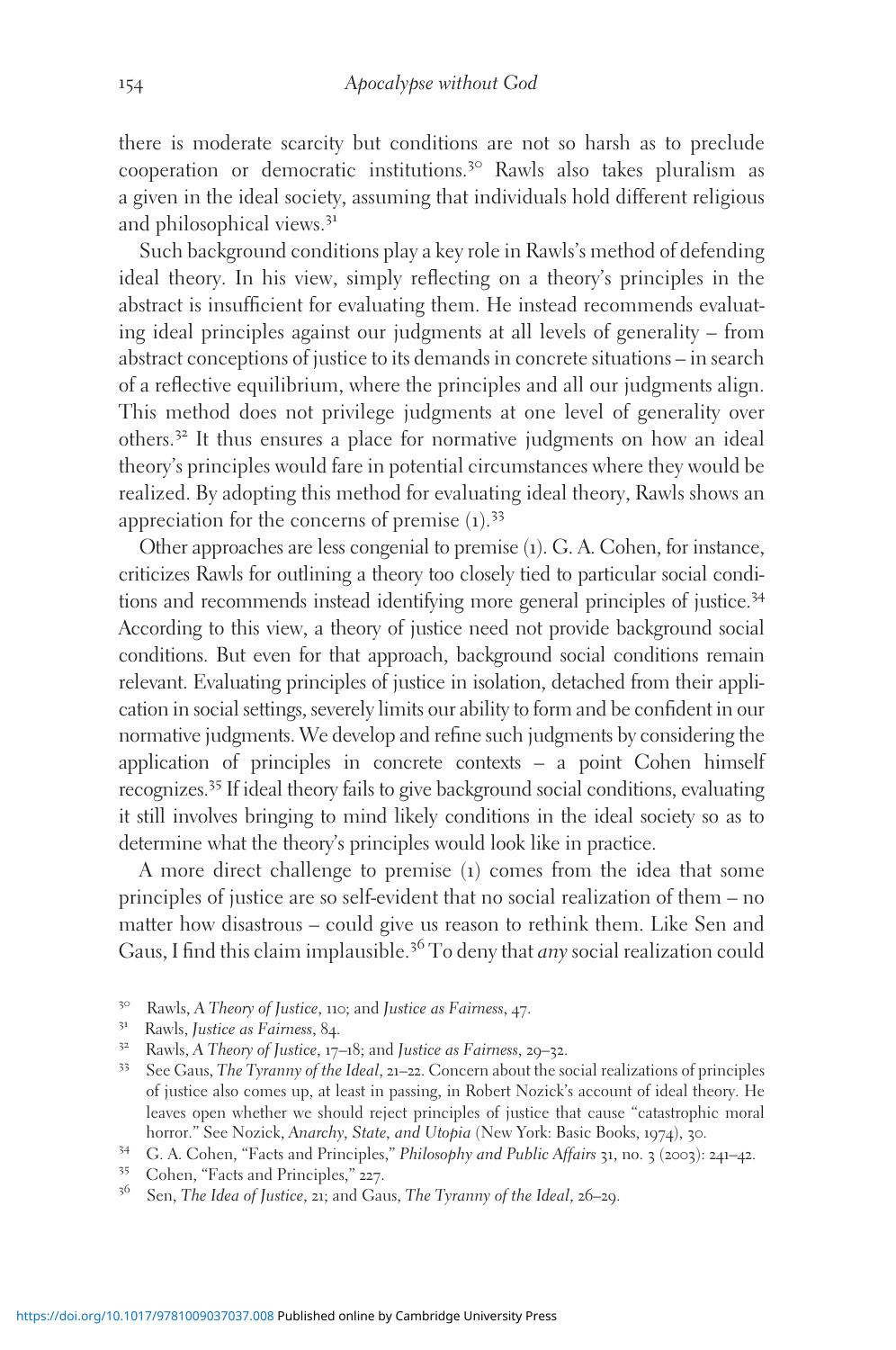challenge an ideal theory before even considering it betrays a lack of epistemic humility. It is impossible to know the full implications of principles we propose, so it is important to remain open to encountering considerations that could prompt us to revise them.<sup>37</sup> When moral reasoning closes that possibility and holds on to principles despite their troubling and absurd implications, it becomes rigid dogmatism – like Immanuel Kant's doubling down on the claim that it's wrong to lie to a murderer at the door looking for a friend.<sup>38</sup> Ideal theorists can claim that their principles of justice are true even if they cause the world to perish.<sup>39</sup> But they will encounter stiff resistance – and for good reason.

#### PREDICTION AND IDEAL THEORY

So considering the social realizations of an ideal theory's principles is key to evaluating and defending them. Now to the next step of the argument:

(2) Showing that navigational ideal theory's principles would have normative force in the society it envisions requires reliably accurate predictions about science, technology, economics, and politics for the distant future.

Given today's pervasive and entrenched injustices, few expect the ideal society to appear any time soon. Ending society's most significant injustices requires collective efforts that span generations. Since advancing justice is a long-term project, the potential arrival of the ideal society lies in the distant future. The ideal theorist interested in defending their theory must make predictions about society far into the future to show what their theory's principles would look like and that they would have normative force under those conditions.

Premise (2) perhaps seems misguided since ideal theory's purpose is to prescribe a goal, not predict whether it will be reached. That is right, but prescribing a feasible goal – navigational ideal theory's focus – requires prediction. Specifically, the ideal theorist must predict what is possible in the future, and from that feasible set identify the most just option.<sup>40</sup>

<sup>&</sup>lt;sup>37</sup> See Elizabeth Anderson, "Moral Bias and Corrective Practices: A Pragmatist Perspective,"<br>Proceedings and Addresses of the American Philosophical Association 89 (2015): 21–47.

<sup>&</sup>lt;sup>38</sup> Immanuel Kant, "On the Supposed Right to Lie from Philanthropy," in Practical Philosophy, trans. and ed. Mary Gregor (New York: Cambridge University Press, <sup>1996</sup>), <sup>605</sup>–15. <sup>39</sup> This phrase is altered from a line, not surprisingly, in Kant's writings. See Kant, "Toward

Perpetual Peace," in Practical Philosophy, trans. and ed. Mary Gregor (New York: Cambridge University Press, 1996), 8:378.<br><sup>40</sup> There is much debate over how to define possible or feasible. See Juha Räikkä, "The

Feasibility Condition in Political Theory," Journal of Political Philosophy 6, no. 1 (1998):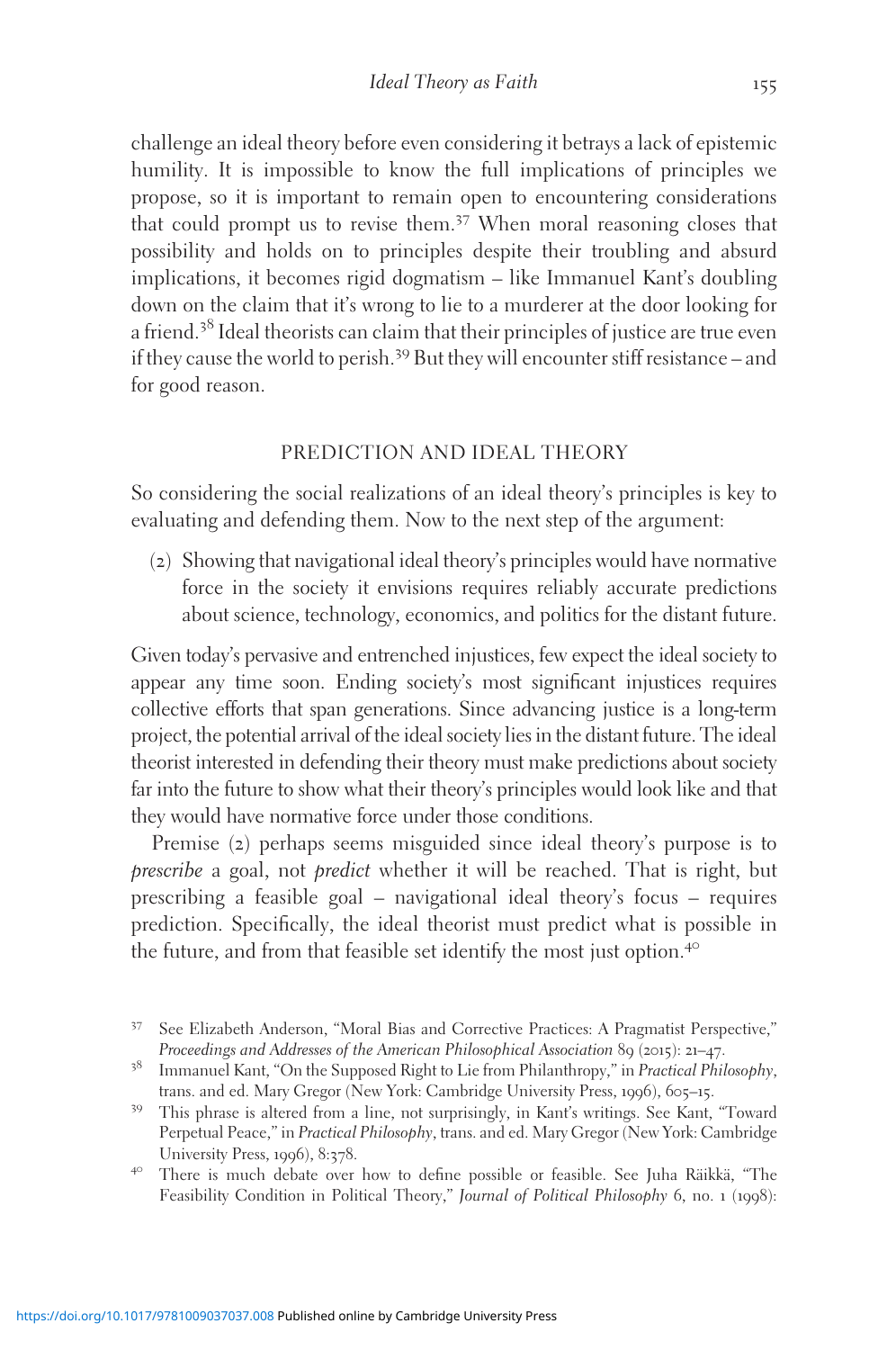It is not enough, then, for the ideal theorist to predict what their proposed principles of justice would look like if implemented now. Before the ideal has any hope of arriving, much in society could change that would provide legitimate grounds for reconsidering our principles of justice.<sup>41</sup> Most obviously, society could cease to reflect background economic and political conditions assumed by ideal theory and render the theory's principles obsolete. If Rawls's assumption of moderate scarcity no longer held and new technology brought an overabundance of widely distributed resources, previous debates over distributive justice could look quaint, while other issues moved to the fore. Accurate predictions about future economic and political conditions are necessary to avoid a theory that becomes dated and vulnerable to challenges.

Defending ideal theory also calls for accurate predictions about science and technology. Though we use existing normative principles to evaluate innovations, the interaction between the two proves more complex. Technological and scientific discoveries can raise valid reasons to rethink

27–40; Geoffrey Brennan and Philip Pettit, "The Feasibility Issue," in The Oxford Handbook of Contemporary Philosophy, ed. Frank Jackson and Michael Smith (New York: Oxford University Press, 2007), 258–80; Mark Jensen, "The Limits of Practical Possibility," Journal of Political Philosophy 17, no. 2 (2009): 168–84; David Estlund, "Human Nature and the Limits (if any) of Political Philosophy," Philosophy and Public Affairs 39, no. 3 (2011):  $207-37$ ; Pablo Gilabert and Holly Lawford-Smith, "Political Feasibility: A Conceptual Exploration," Political Studies 60, no. 4 (2012): 809-25; Anca Gheaus, "The Feasibility Constraint on the Concept of Justice," Philosophical Quarterly 63, no. 252 (2013): 445–64; Holly Lawford-Smith, "Understanding Political Feasibility," Journal of Political Philosophy 21, no. 3 (2013): 243–59; David Wiens, "'Going Evaluative' to Save Justice from Feasibility-a Pyrrhic Victory," Philosophical Quarterly 64, no. 255 (2014): 301–7; David Wiens, "Motivational Limitations on the Demands of Justice," European Journal of Political Theory 15, no. 3 (2016): 333–52; Nicholas Southwood, "Does 'Ought' Imply 'Feasible'?" Philosophy and Public Affairs 44, no. 1 (2016): 7–45; Zofia Stemplowska, "Feasibility: Individual and Collective," Social Philosophy and Policy 33, nos. 1–2 (2016): 273–91; Emily McTernan, "Justice, Feasibility, and Social Science as It Is," Ethical Theory and Moral Practice 22, no. 1 (2019): 27–40; and David Estlund, Utopophobia: On the Limits (if any) of Political Philosophy (Princeton, NJ: Princeton University Press, 2020). For many issues – from the minimal probability level needed to deem an outcome realistically possible to whether psychological factors like weakness of will represent unchangeable feasibility constraints – there is no consensus and I take no position on them here. Doing so is unnecessary for my argument. What stands out in current debates is how much about future feasibility is unknown. Clearly, future scientific, technological, economic, and political developments will alter what is feasible. The ideal theorist is in no position to make reliably accurate predictions regarding those developments and thus what will be feasible in the future. That limitation poses an insurmountable obstacle for making a plausible defense of navigational ideal theory, as I explain later.<br>Shmuel Nili raises this point and its complications. See Nili, "The Moving Global Everest:

A New Challenge to Global Ideal Theory as a Necessary Compass," European Journal of Political Theory 17, no. 1 (2018): 87-108.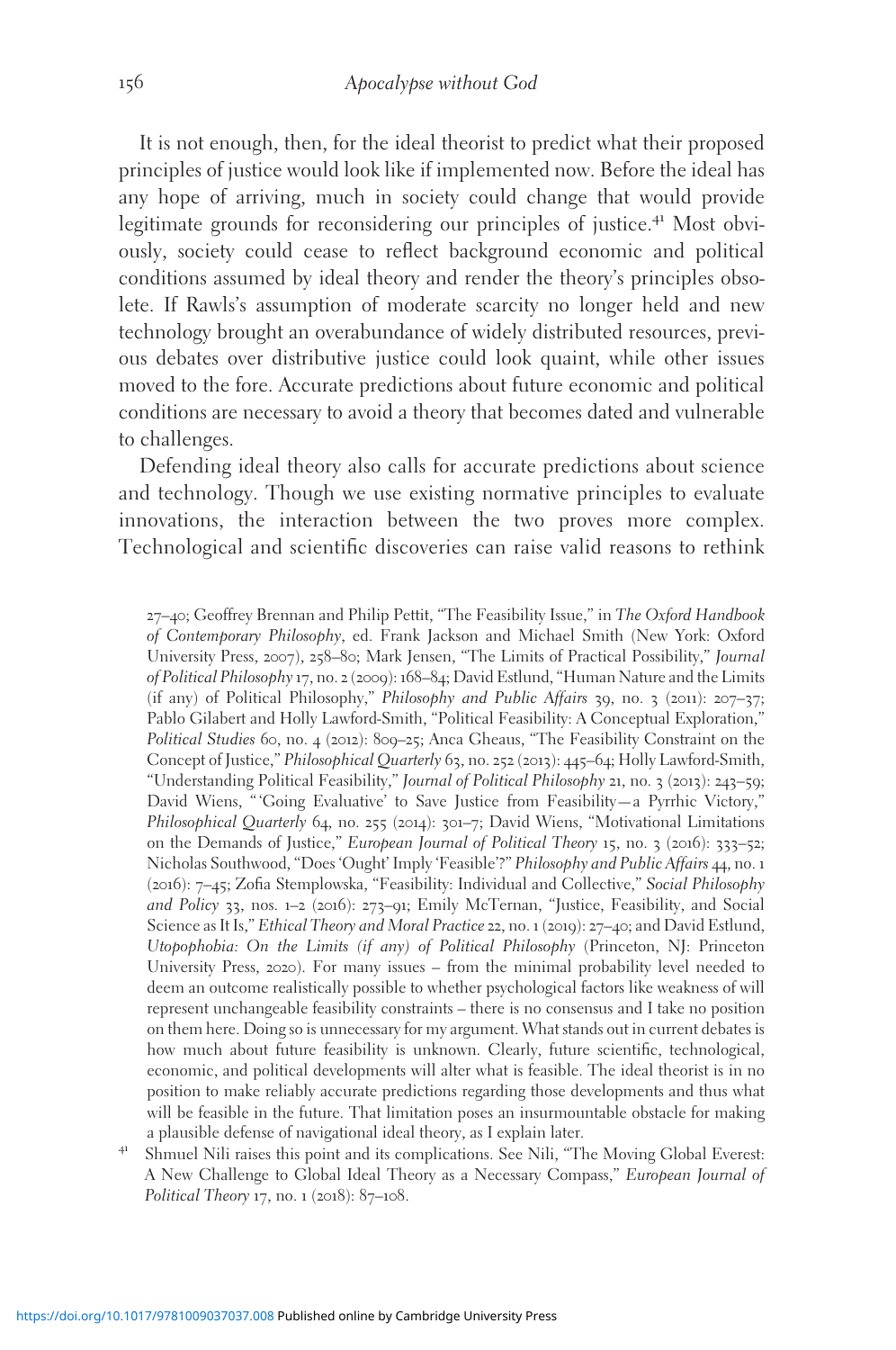moral judgments.<sup>42</sup> If the ideal theorist fails to account for that, they risk specifying principles that appear just today but would be incomplete and mistaken in the ideal society.

Past innovations illustrate this point by expanding the realm of what's possible and giving rise to new rights and liberties. Consider developments in medicine. Previously, society had few options for healing the sick and injured, and thus a right to healthcare made little sense. Now in a world with effective methods for treating many injuries and diseases, access to such care has come to be seen as a right. People disagree on how extensive this right is, but most accept that wealthy societies have some obligation to treat the critically injured, regardless of whether they can pay for care. Likewise, the invention of the printing press contributed to the emergence of a freedom now widely recognized – freedom of the press. Today the Internet is having transformative effects, as it becomes more essential for communication, learning, and political engagement. Some believe access to it should be a basic right.<sup>43</sup> Future innovations will further shape conceptions of justice. The ideal theorist who enumerates basic rights and liberties for the ideal society without considering future innovations risks giving an incomplete list that neglects concerns at the center of tomorrow's debates about justice.

Beyond expanding conceptions of justice, scientific and technological discoveries sometimes unsettle them. Consider advances in our understanding of nonhuman animals. Research has overturned the view, most famously defended by René Descartes, that animals are machines lacking a variety of capacities believed to be distinct to humans.<sup>44</sup> Studies show animals to be creatures far more complex than previously believed, which experience pain and emotion, use language and tools, engage in problem solving, cooperate, and aid others. Such discoveries prompt us to rethink animals' place in the moral universe and suggest that they deserve stronger consideration in theories of justice than they traditionally receive.<sup>45</sup>

<sup>42</sup> See Hans Jonas, "Technology and Responsibility: Reflections on the New Tasks of Ethics," Social Research 40, no. 1 (1973): 31–54; and Marianne Boenink, Tsjalling Swierstra, and Dirk Stemerding, "Anticipating the Interaction between Technology and Morality: A Scenario Study of Experimenting with Humans in Biotechnology," Studies in Ethics, Law, and Technology 4, no. 2 (2010): Article 4, https://doi.org/10.2202/1941-6008.1098.

<sup>&</sup>lt;sup>43</sup> Merten Reglitz, "The Human Right to Free Internet Access," Journal of Applied Philosophy <sup>37</sup>, no. <sup>2</sup> (2020): <sup>314</sup>–31. <sup>44</sup> Rene´ Descartes, Discourse on Method, <sup>3</sup>rd. ed., trans. Donald Cress (Indianapolis: Hackett

Publishing Company, 1998), 55–59 (page numbers refer to Adam and Tannery edition of Descartes's works).<br><sup>45</sup> See Lori Gruen, *Ethics and Animals: An Introduction* (New York: Cambridge University Press,

<sup>2011</sup>).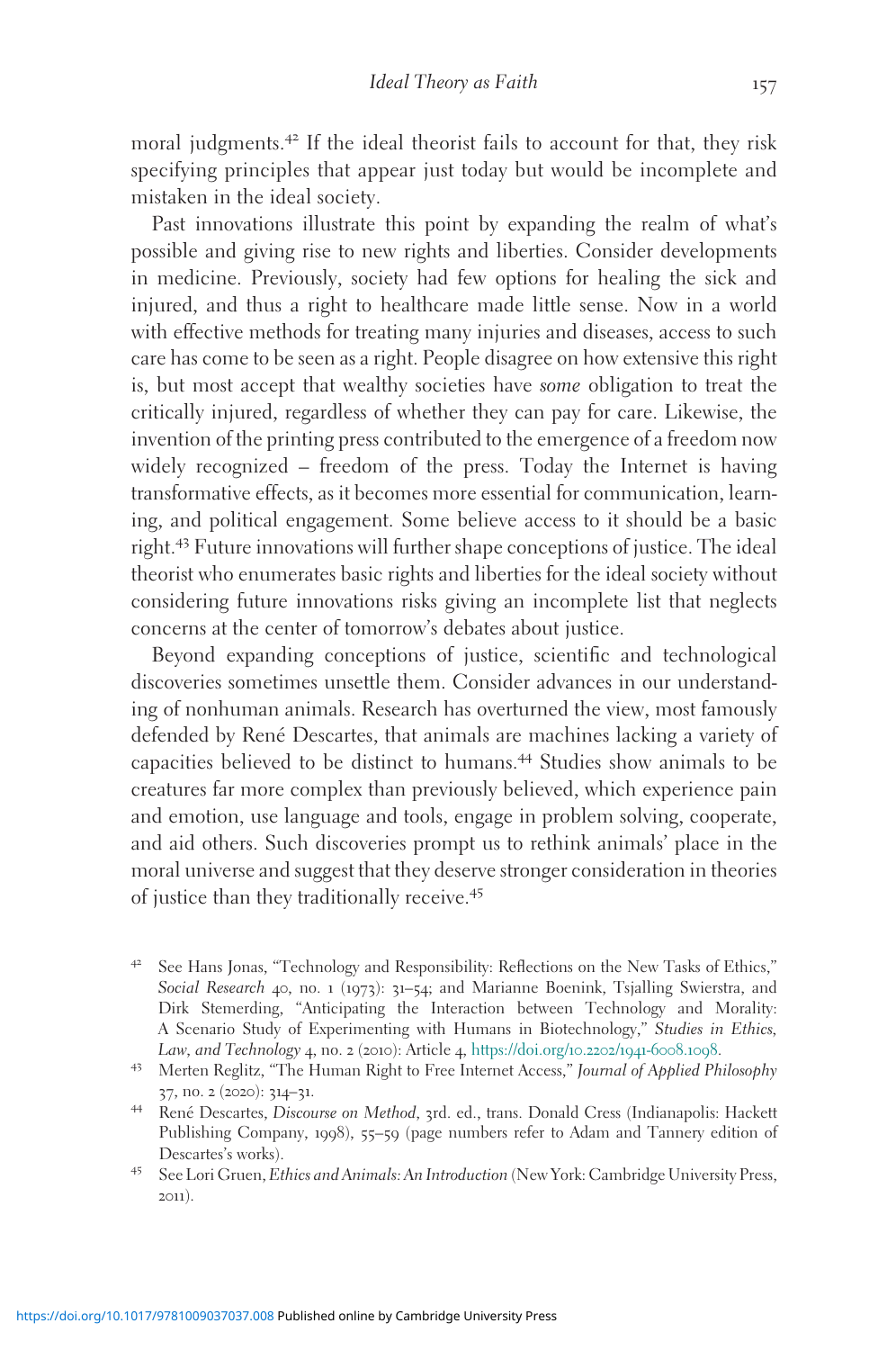In response to these examples, some may still resist premise (2). Rather than show the need for long-term prediction in ideal theory, perhaps these examples show the importance of specifying principles of justice that remain valid across contexts. For instance, instead of making a sharp distinction between humans and animals, a normative theory is better off identifying capacities that merit moral consideration, without predicting in advance what life forms possess them. Ideal theorists, in other words, need more theory.

In a sense that is right. Innovations and discoveries highlight blind spots in normative theories, and it would be best to formulate them free from errors to begin with. The problem, though, is that we often recognize errors in our theories only after confronting concrete counterexamples. Beforehand, it is difficult to know the specific refinements and qualifications that principles of justice require. For that reason, the ideal theorist cannot afford to neglect major technological and scientific advancements in a future hospitable to the ideal society, which may be radically different from our own. Given how often new discoveries influence conceptions of justice, we have little reason to assume that proposed principles of ideal justice that look appealing today are suited for future worlds. We also need an accurate account of what those worlds could look like.

#### WHY DEFENSES OF IDEAL THEORY (REGRETTABLY) FAIL

To review, the ideal theorist wanting to plausibly defend their theory must explain what their proposed principles of justice would look like when implemented in the ideal society, which is unlikely to arrive soon. That forces the ideal theorist to make predictions for the distant future about science, technology, economics, and politics, since these factors impact what form ideal principles would take when realized. Unfortunately for the ideal theorist, they cannot accurately make these predictions with any consistency, which is my next claim:

(3) We cannot make reliably accurate predictions about science, technology, economics, and politics for the distant future.<sup>46</sup>

<sup>&</sup>lt;sup>46</sup> Karl Popper raises a similar concern. See Popper, The Open Universe: An Argument for Indeterminism, ed. W. W. Bartley, III (New York: Routledge, 1992), 68–77; and The Poverty of Historicism (New York: Routledge, 2002), xi–xiii. I share Popper's skepticism, but premise (3) does not rely on his claim that it is logically impossible to make such predictions, which may be too strong. See E. Lagerspetz, "Predictability and the Growth of Knowledge," Synthese 141, no. 3 (2004): 445–59.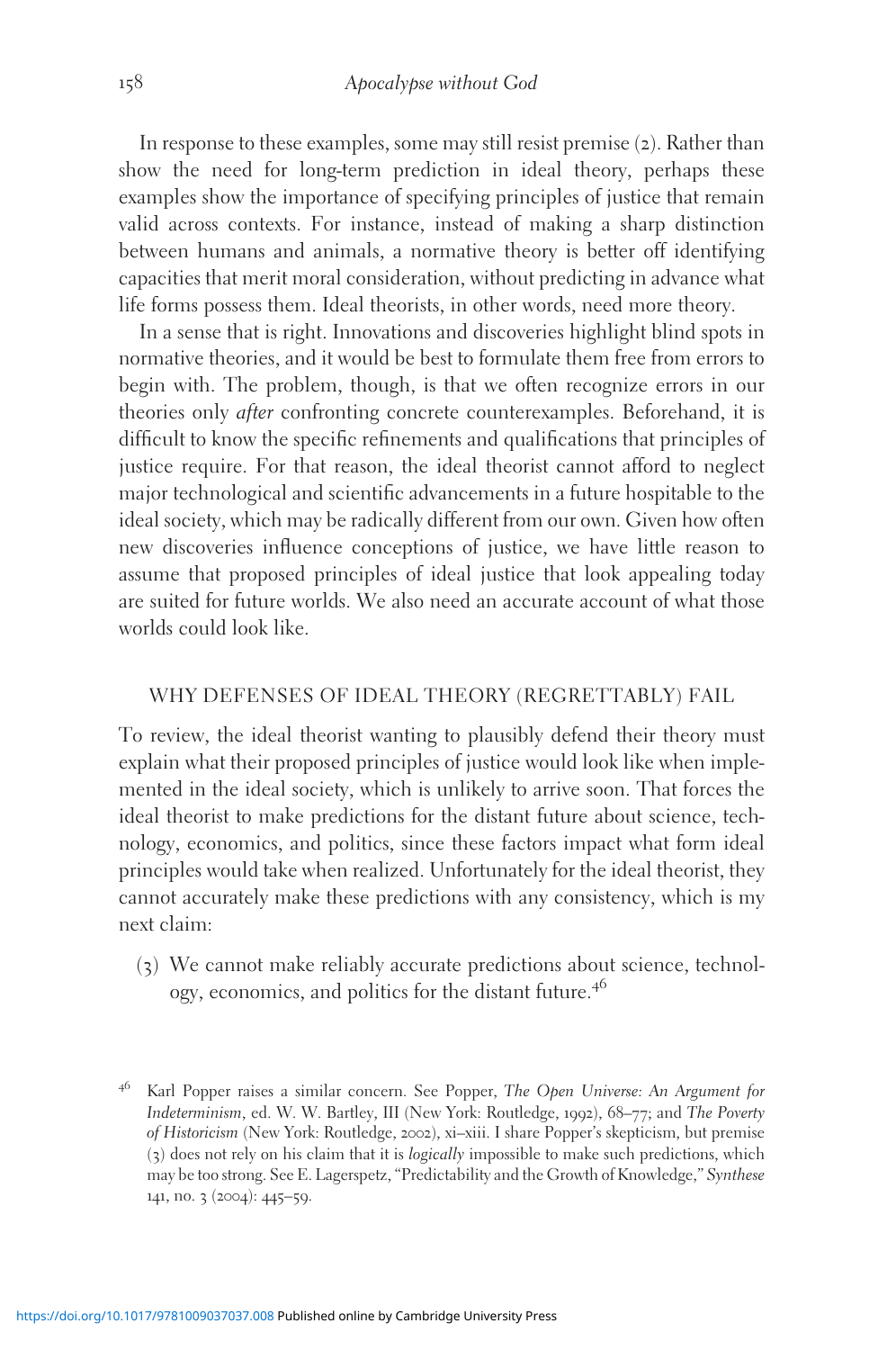Those who study prediction overwhelmingly agree on this point. Social science research offers nothing to suggest that we come close to having the predictive capacities necessary to formulate a defensible account of navigational ideal theory.

Philip Tetlock, a leading researcher on prediction, conducts forecasting tournaments to measure how well individuals – including professors, journalists, and intelligence analysts<sup>47</sup> – predict future societal events (e.g., who will win an election or whether two countries will go to war). These studies find that some individuals are better forecasters than others and that certain interventions and ways of thinking improve forecasting.<sup>48</sup> But they also find severe limitations on human predictive capacities. When making predictions five years out, forecasters' accuracy declines and approaches random chance – or, as Tetlock puts it, a dart-throwing chimp.<sup>49</sup> Tetlock and others conclude that even the best forecasters cannot make accurate predictions about society a decade from now, besides the occasional lucky guess and generalities (e.g., there will be interstate conflicts).<sup>50</sup> So if someone makes detailed claims about what society will look like in fifty years, we have little reason to take their arguments seriously.

These limitations reflect how difficult it is to predict outcomes of complex systems involving many variables in nonlinear relationships, as is the case with society. Weather forecasting offers a helpful analogy. Weather patterns are extremely complex. Small variations in initial conditions – beyond what we can accurately measure – lead to vastly different outcomes as time elapses.<sup>51</sup> So though meteorologists generally can predict the weather for the next few days, their longer-term forecasts are far less accurate. The complexity of the social world creates similar challenges. Skilled forecasters predict events in the short term with some accuracy, but their predictive powers fail them when trying to foretell events further out.

Some may accept these limits on human prediction while denying that they pose problems for ideal theory. After all, ideal theory only makes general predictions about the distant future (e.g., there will be moderate scarcity and

<sup>47</sup> Tetlock, Expert Political Judgment.<br><sup>48</sup> Tetlock, Expert Political Judgment; Barbara Mellers et al., "The Psychology of Intelligence Analysis: Drivers of Prediction Accuracy in World Politics," Journal of Experimental Psychology: Applied 21, no. 1 (2015): 1–14; and Tetlock and Gardner, Superforecasting.<br><sup>49</sup> Tetlock and Gardner, Superforecasting, 4.<br><sup>50</sup> Tetlock and Gardner, Superforecasting, 243–44.<br><sup>51</sup> Edward Lorenz, *The Essence of* 

esp. 181–84.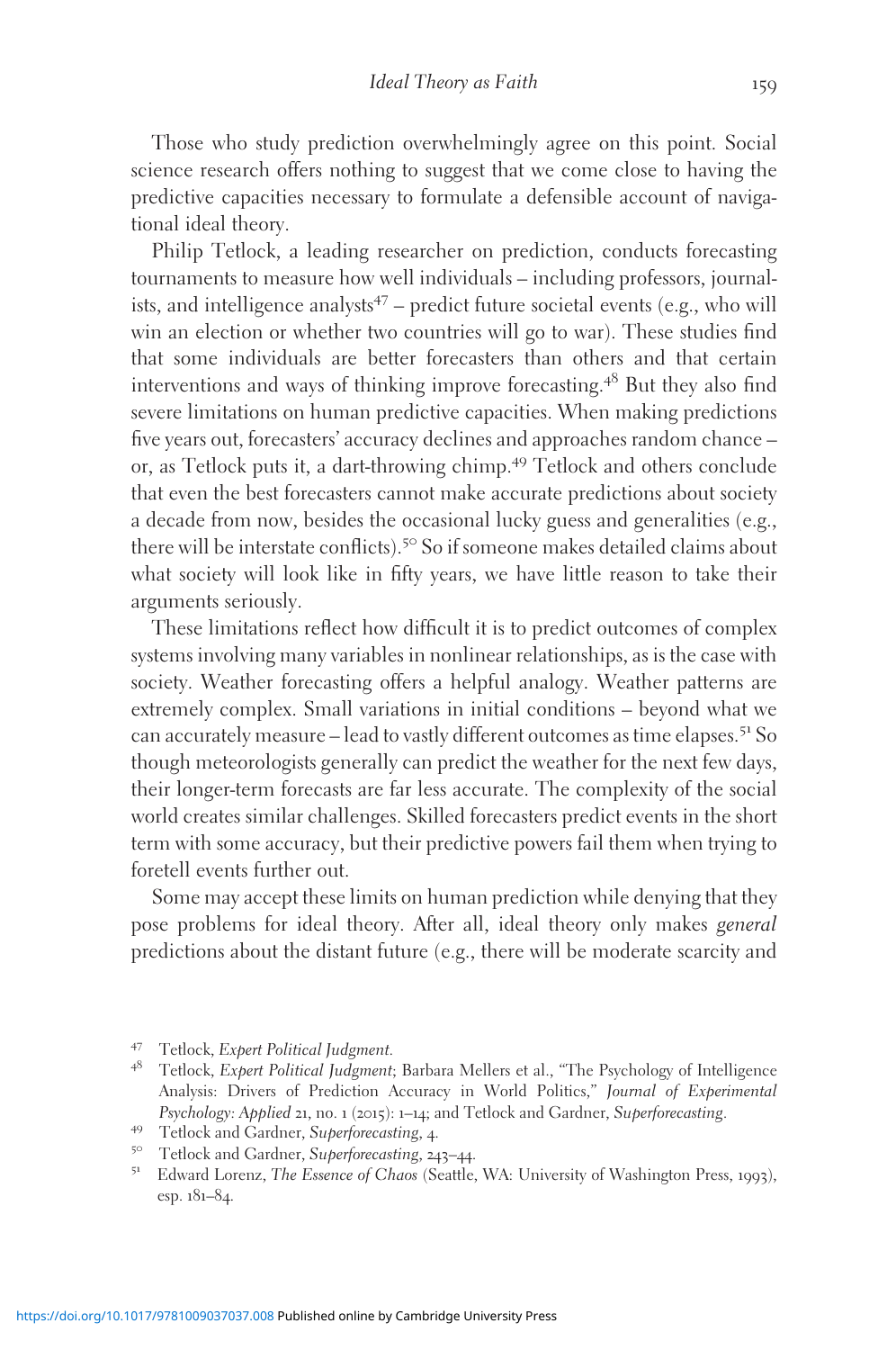pluralism), not the detailed predictions studied by Tetlock (e.g., the euro will hit this value by this date).

This defense fails to save ideal theory, however. Our inability to predict many small events can add up and lead to dramatic, unforeseen changes in society that are relevant to ideal theory. Relatedly, failures in forecasting sometimes result from the intervention of rare, difficult-to-predict, transformative events in society – what Nassim Taleb calls Black Swans.<sup>52</sup> These events, like the invention of the printing press, reshape society and alter its course in ways hard to foresee. Black Swans are especially relevant to ideal theory because their transformative effects can unsettle our considered views, causing us to rethink conceptions of justice. In other words, these societal developments are exactly the ones ideal theorists must predict to show that their principles of justice would have normative force in a future radically different from today. Yet the same feature that makes Black Swans transformative – radically departing from the status quo – also makes them difficult to predict. Predictions often extrapolate from the past, but that method fails to predict outliers like Black Swans. Such events pose a thorny dilemma for ideal theory: events with great impact on the world, which we desperately would like to predict, often are ones we are least likely to. Black Swans throw a wrench into predictive models, and give us little reason to believe that we can make reliably accurate predictions about society for the distant future.

Occasional predictions of Black Swans fail to provide much hope to ideal theorists. Pundits, academics, and others make many claims about the future – inevitably, some seemingly improbable predictions end up being right by chance. But that doesn't mean their predictions are reliably accurate. Forecasting studies put successful predictions, which grab our attention, into context by also tracking failed ones. And as research shows, people are poor predictors of future societal developments beyond the short term.

Such limitations severely hinder ideal theorizing. Since we cannot predict future possibilities for society, we don't know what an ideal theory's principles would look like when implemented, which prevents us from plausibly defending them. Here is a review of the argument so far and the conclusion that follows:

(1) Defenses of navigational ideal theory are plausible only if they show that the theory's principles would have normative force in the society it envisions.

Taleb, The Black Swan.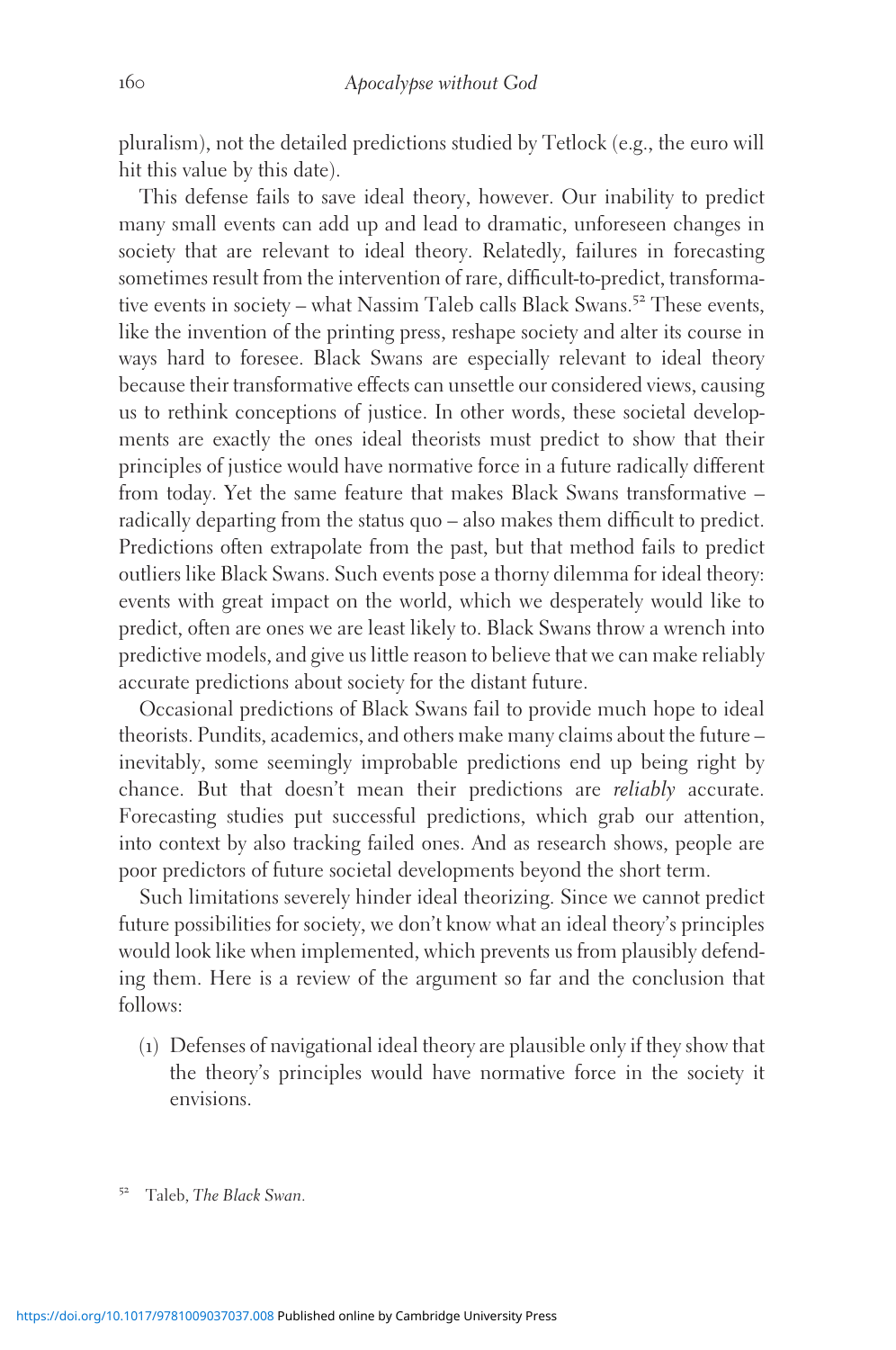- (2) Showing that navigational ideal theory's principles would have normative force in the society it envisions requires reliably accurate predictions about science, technology, economics, and politics for the distant future.
- (3) We cannot make reliably accurate predictions about science, technology, economics, and politics for the distant future.
- (4) So, by (2) and (3), we cannot show that navigational ideal theory's principles would have normative force in the society it envisions.
- (5) So, by (1) and (4), no defense of navigational ideal theory is plausible.<sup>53</sup>

There are two points worth noting. First, this argument is not based on radical skepticism about moral truth. I assume we can identify clear examples of unjust societies and make plausible claims about what the ideal society is not – for instance, one with the horrors of slavery like the antebellum South. But such claims alone cannot get us to a determinate answer about what the ideal society *specifically is*, especially given the vast array of future possibilities, some of which we would have difficulty even imagining today.

Second, the argument never rejects out of hand the concept of the ideal society. It grants to ideal theorists the possibility of an ideal that represents the most just society with the potential to be realized. The problem, though, is that we lack the predictive capacities to plausibly identify and defend this ideal. That is what makes ideal theorists' plight so frustrating. They believe in the possibility of the ideal, perhaps rightly so, but prove unable to identify it with any certainty.

## IMPLICATIONS FOR POLITICAL PHILOSOPHY

One of the most famous critiques of religious belief comes from Bertrand Russell. He compares such belief to claiming that a tiny teapot, imperceptible by telescope, orbits the sun. Though no one can disprove this claim, it would be nonsense to accuse those who doubt it of being unreasonable. The onus is on those making the claim about the teapot to show its plausibility. If they fail to, we dismiss their claim as absurd. For Russell, religious belief has a similar status: it lacks plausible grounds, even if it cannot be falsified. His analogy emphasizes that those making religious claims cannot expect others to believe simply because it is impossible to disprove their claims.<sup>54</sup>

<sup>53</sup> See the Appendix for an expansion of this argument, which considers and responds to further potential objections. <sup>54</sup> Bertrand Russell, "Is There a God?" in The Collected Papers of Bertrand Russell, Vol. <sup>11</sup>: Last

Philosophical Testament, 1943–68, ed. John Slater and Peter Köllner (New York: Routledge, 1997), 547–48.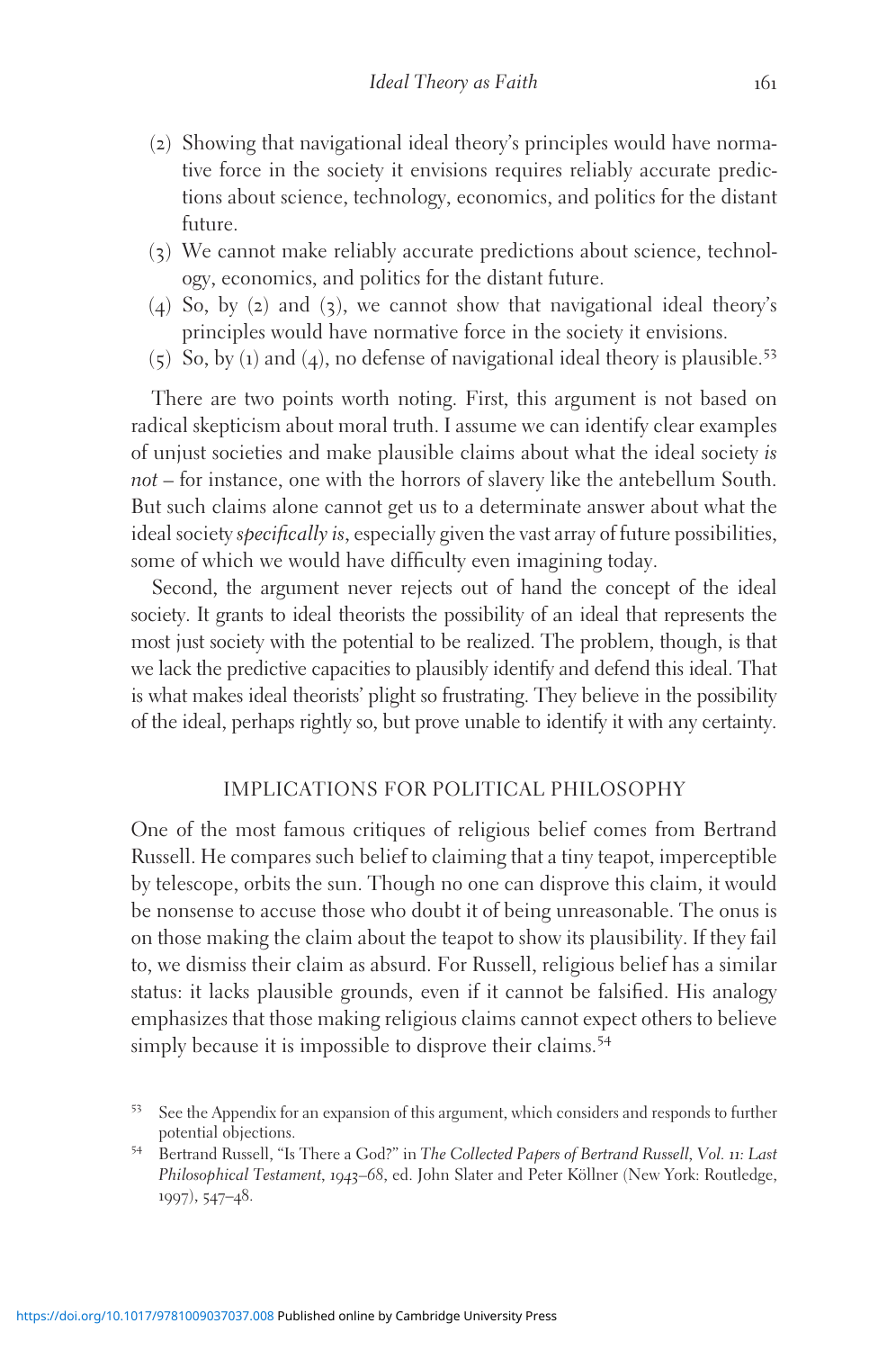Russell's analogy is relevant because it equally applies to navigational ideal theory. Though ideal theorists like Rawls distinguish ideal theory from religious belief, the former is no more immune from Russell's critique than the latter. The ideal theorist claims to give plausible grounds that a particular ideal should serve as a collective guide. Skeptics may run into difficulties disproving that claim, given deep uncertainty over the distant future. Yet for that same reason, the ideal theorist cannot make a compelling case for their ideal – they cannot show that it would have normative force in far-off contexts where it could be realized. Rawls's method aspires to offer an ideal that others in society have reason to accept, but ultimately fails to do so. That raises the question: Where does political philosophy go next?

Some suggest that political philosophy should abandon its focus on ideal theory. Charles Mills argues that, by placing its attention on far-off ideals, ideal theory distracts from today's most pressing injustices and has perverse effects on political philosophy's priorities.<sup>55</sup> Burke Hendrix raises the additional worry that ideal theory risks doing more harm than good by championing ideals whose full consequences cannot be known. Ideal theory often has unintended effects and can exacerbate the very injustices it seeks to remedy.<sup>56</sup> Such criticisms of ideal theory reflect underlying discontent with the dominant approach to justice in political philosophy.

Skeptics of ideal theory offer alternatives, which share the feature of rejecting a single ideal to guide efforts toward greater justice. Sen argues that we can advance justice without a perfect ideal by instead identifying the most pressing injustices and using a comparative approach to evaluate options for addressing them.<sup>57</sup> David Wiens also prefers to focus on specific injustices. He suggests institutional failure analysis, which identifies societal failures resulting in injustice and then formulates feasible measures to avoid them.<sup>58</sup> This interest in addressing injustice rather than striving after an ideal is nothing new and resembles sentiments common after the Second World War, whose horrors dashed utopian hopes.<sup>59</sup> Karl Popper reflects this mindset in a <sup>1947</sup> lecture on

- <sup>55</sup> Charles Mills, " 'Ideal Theory' as Ideology," Hypatia <sup>20</sup>, no. <sup>3</sup> (2005): <sup>165</sup>–84; and Black Rights/White Wrongs: The Critique of Racial Liberalism (New York: Oxford University Press,
- 2017), esp. 139–60, 201–16. <br> $^{56}$  Burke Hendrix, "Where Should We Expect Social Change in Non-ideal Theory?" Political Theory 41, no. 1 (2013): 116–43; and Strategies of Justice: Aboriginal Peoples, Persistent Injustice, and the Ethics of Political Action (New York: Oxford University Press, 2019).
- <sup>57</sup> Sen, *The Idea of Justice.*<br><sup>58</sup> David Wiens, "Prescribing Institutions without Ideal Theory," *Journal of Political Philosophy* <sup>20</sup>, no. <sup>1</sup> (2012): <sup>45</sup>–70. <sup>59</sup> See Judith Shklar, After Utopia: The Decline of Political Faith (Princeton, NJ: Princeton
- University Press, 1957).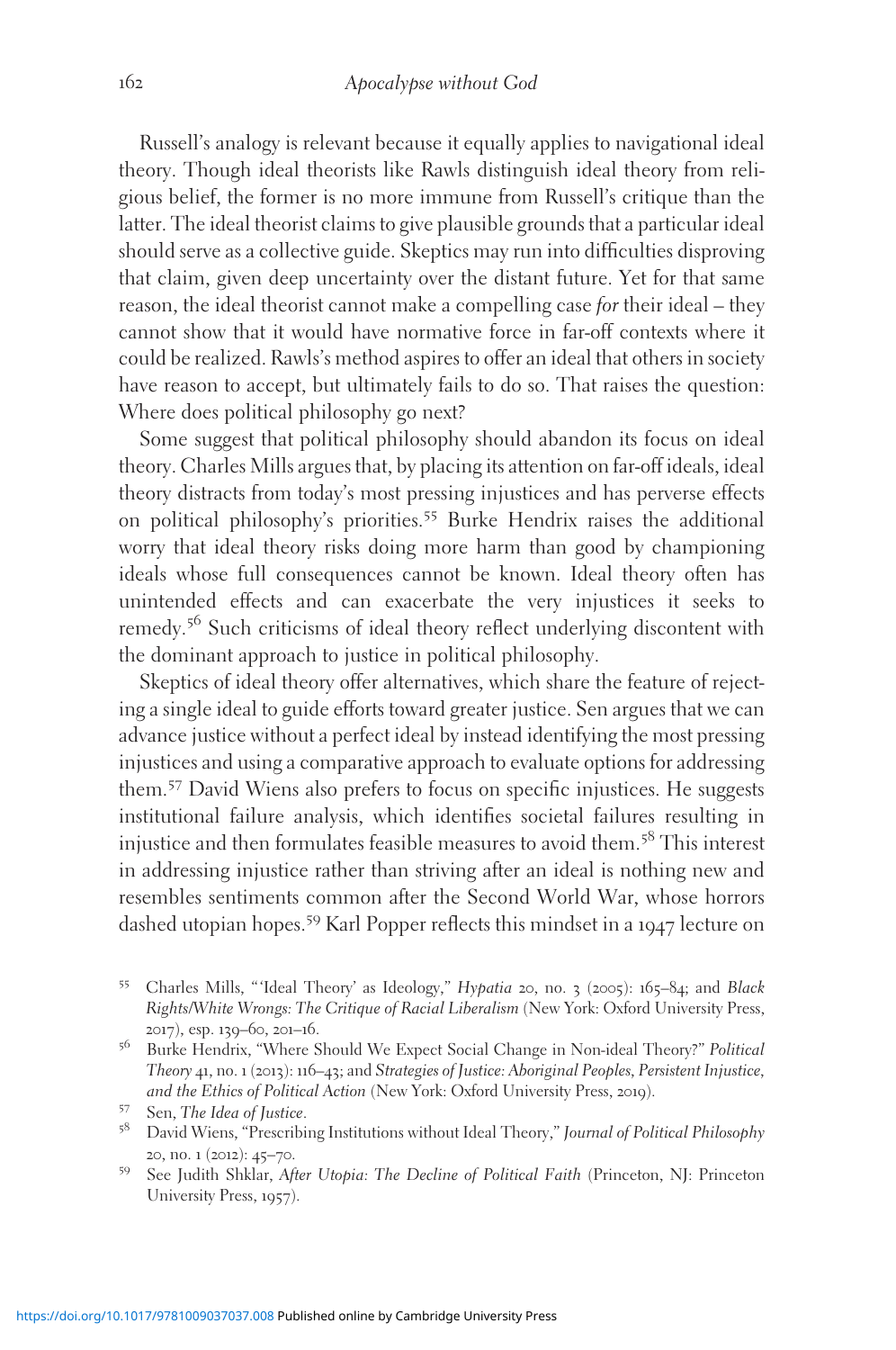the ills of utopian projects, which recommends advancing justice through "the elimination of concrete evils rather than ... the realization of abstract goods."<sup>60</sup> Popper's influence today is most evident in Gaus's work to develop an alternative to ideal theory. Drawing on Popper's idea of the Open Society, <sup>61</sup> as well as John Stuart Mill's idea of experiments in living,  $62^{\circ}$  Gaus argues that society should encourage its members to pursue *different* ideals and that such experimentation gives insight into what social arrangements best promote justice.<sup>63</sup>

These proposals deserve consideration as potential paths forward in theorizing about justice without navigational ideal theory. It is important, though, to recognize the aspirations that these alternatives leave behind. Without an ideal to guide action, efforts to advance justice face deep uncertainty. Even when we advance justice, there always is the worry that our efforts lead away from greater justice later. Navigational ideal theory looks to be an antidote to such uncertainty by assuring us that we're on the right path when reforms move society closer to the ideal. Recent proposals by Sen, Wiens, and Gaus offer no such assurance. They leave open the very danger that ideal theory seeks to avoid: ending up on lesser peaks of justice because there is no end goal pointing to the highest peak. They fail to solve the problem at the heart of ideal theory – what ultimate aim should we strive for? In fact, they give up trying to solve it. $64$ 

I note this limitation not to recommend that political philosophy stubbornly defend the claims of navigational ideal theory. As we have seen, it is in no position to offer a plausible goal to guide action given future uncertainty. But recognizing this limitation helps avoid unrealistic hopes for alternatives to ideal theory. In particular, it is a mistake to claim there are reasonable grounds for believing that these alternatives lead to a society that is in any sense ideal. Despite his criticisms of ideal theory, Gaus makes this mistake when discussing his hopes for an open and diverse society. He writes: "[W]e cannot know

<sup>&</sup>lt;sup>60</sup> Karl Popper, "Utopia and Violence," in Conjectures and Refutations: The Growth of Scientific Knowledge (New York: Routledge, 2002), 485.

<sup>&</sup>lt;sup>61</sup> Karl Popper, The Open Society and Its Enemies (Princeton, NJ: Princeton University Press,

<sup>&</sup>lt;sup>62</sup> John Stuart Mill, *On Liberty*, in *On Liberty and Other Essays*, ed. John Gray (New York: Oxford University Press, 1991), 63. For more on this idea in Mill, see Elizabeth Anderson, "John Stuart Mill and Experiments in Living," Ethics 102, no. 1 (1991): 4–26; and Ryan Muldoon, "Expanding the Justificatory Framework of Mill's Experiments in Living,"

Utilitas 27, no. 2 (2015): 179–94.<br>
<sup>63</sup> Gaus, *The Tyranny of the Ideal.*<br>
<sup>64</sup> Wiens explicitly concedes this point. See Wiens, "Political Ideals and the Feasibility Frontier," 472.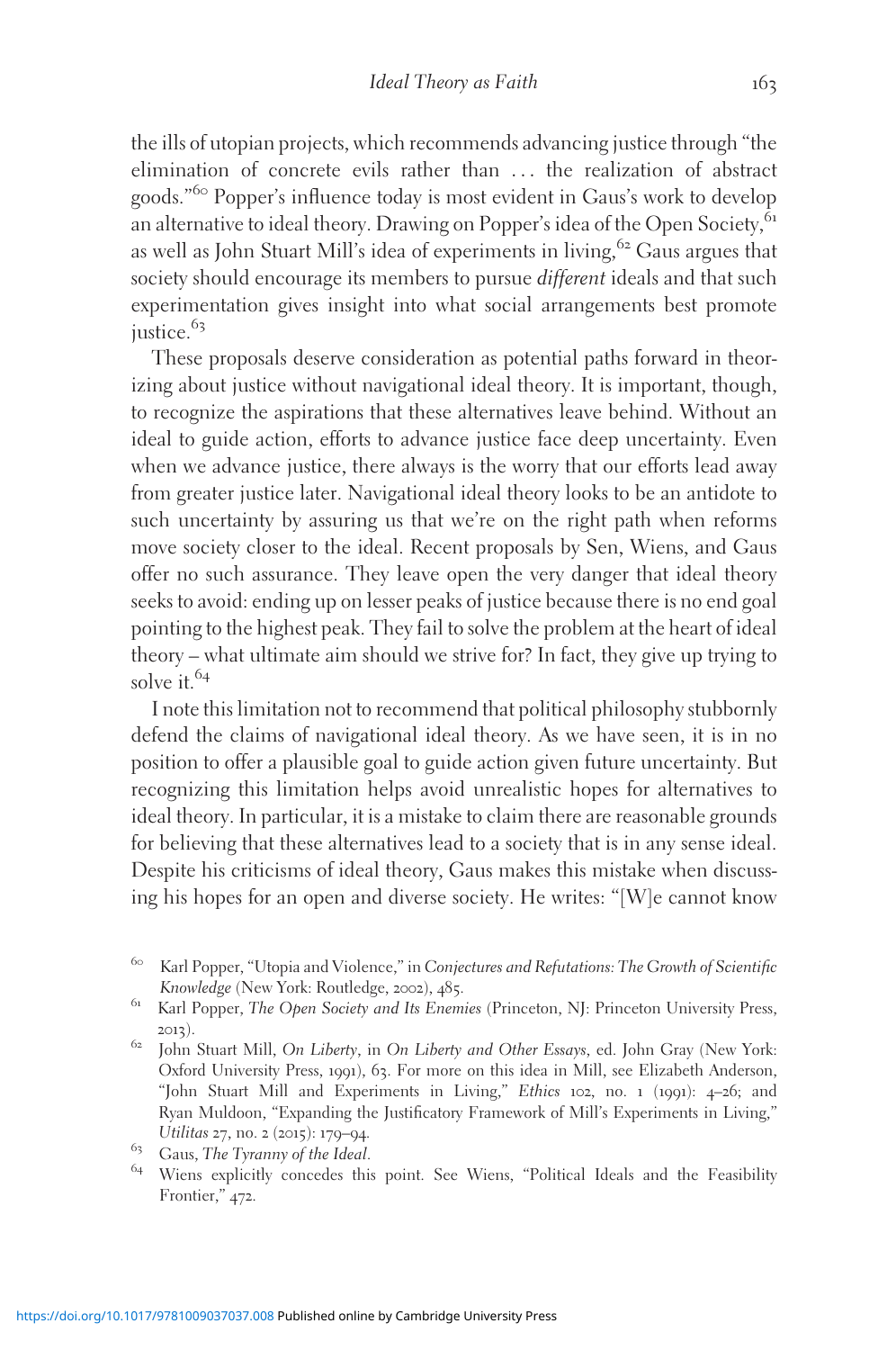what such an ideal [society] would be – unless we disagree about it. Only those in a morally heterogeneous society have a reasonable hope of actually understanding what an ideal society would be like, but in such a society we will never be collectively devoted to any single ideal."<sup>65</sup> Gaus suggests that understanding the ideal comes through an indirect process where different individuals and groups seek their own ideal and learn from social experimentation.

Gaus's optimism is understandable. Experimentation has been the engine behind remarkable advances, transforming fields like medicine, which cures a host of ailments it was impotent against not long ago.<sup>66</sup> Perhaps Gaus is right, and applying this approach to justice will unleash similar advances. But even if he is right, suggesting that this approach leads to the ideal overlooks the often haphazard and imperfect nature of experimentation. Chance and timing impact how knowledge from experimentation grows. Successful experiments spark interest in a hypothesis, the study of which then enjoys disproportionate attention and resources. Yet after many years, we sometimes discover that the hypothesis was wrong. Knowledge eventually grows, but along the way some experimental results direct our attention away from more promising ideas that go neglected. Far from always triumphant, the experimental approach also leads society down paths that are less than ideal.

So abandoning the aspirations of navigational ideal theory comes with real losses. Political philosophy finds itself in a tough spot without any clear ideal to light the way regarding which path best advances justice long term. We are left stumbling about in the dark, with political philosophy unable to allay doubts that actions taken to advance justice may in fact lead away from the most just possibility.

That uncertainty can create motivational hurdles to engaging in the difficult work of advancing justice. For many, a critical component of such work is hope – that the future is not condemned to the same injustices plaguing the present. Alternatives to ideal theory can foster hope in short-term progress by identifying clear injustices, outlining ways to address them, and encouraging people to take action that will bring about marginal advances in justice. But it is unclear that such hope is always enough. Steps to advance justice today can be overturned tomorrow as administrations, lawmakers, and judges change. That reality renders hope in short-term progress fragile and fleeting. Even when marginal advances endure, we cannot know if they represent steps toward the most just society. Together, these factors undermine short-term

<sup>&</sup>lt;sup>65</sup> Gaus, The Tyranny of the Ideal, xix.<br><sup>66</sup> See Druin Burch, Taking the Medicine: A Short History of Medicine's Beautiful Idea, and Our Difficulty Swallowing It (London: Random House, 2010).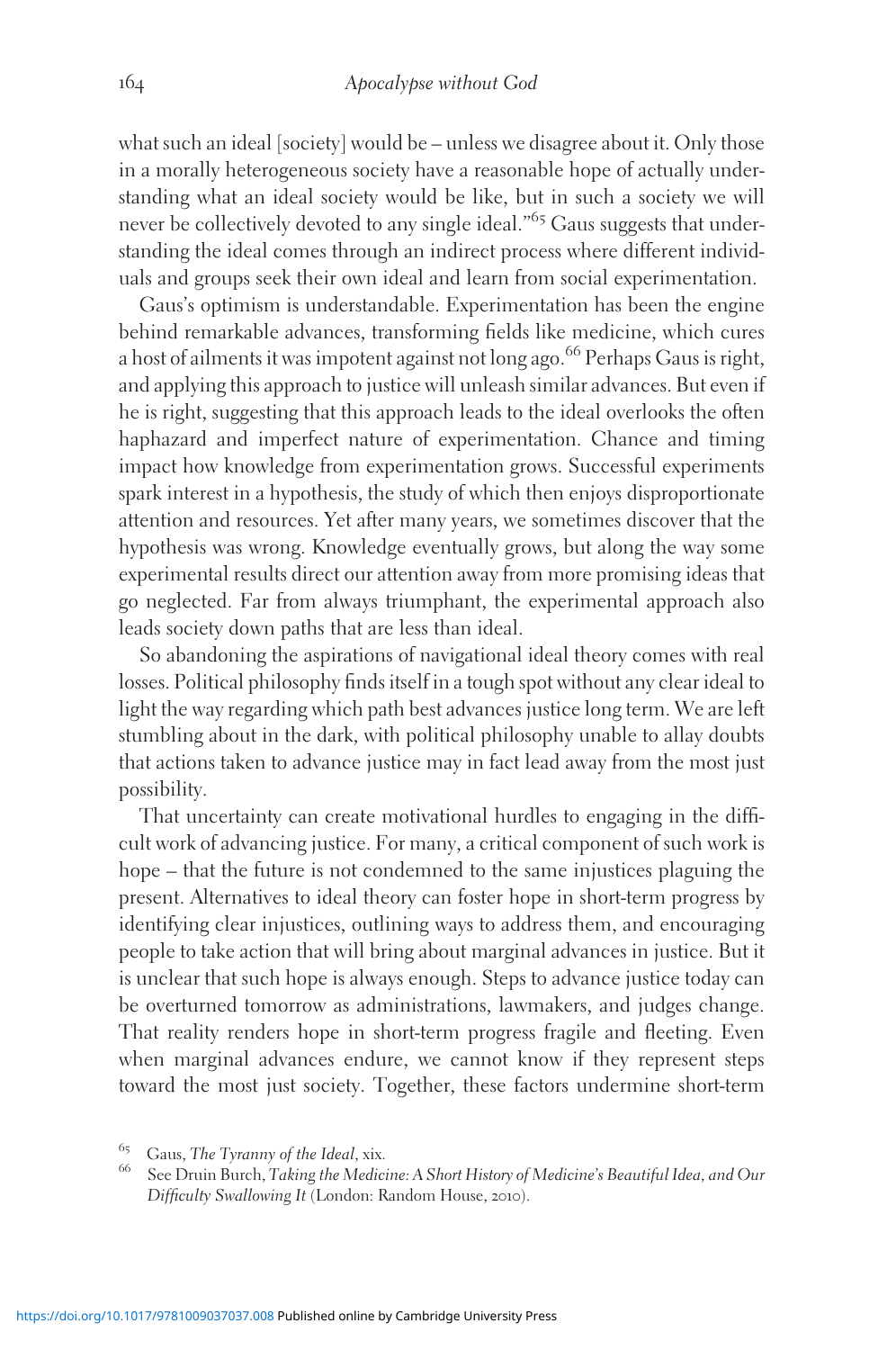hope's potency as a source of motivation. If short-term hope is all we have, the arduous task of advancing justice risks resembling a random walk rather than a journey up a majestic peak.

That image of a random walk is far less inspiring and, for some, deeply unsettling. The difficult work of advancing justice entails sacrifices, setbacks, and frustration. Understandably, many look for reassurance that these struggles are worth it – that they lead to a goal worth striving for. Ideal theory offers that by infusing current hardships with moral significance and linking them to a far more hopeful future. So there are real worries that the loss of ideal theory leads to despair and, as a result, some resist simply leaving it behind. Whether ideal theory still has a role to play, despite its limitations, is what we explore next.

## PRESERVING UTOPIAN HOPE

Defenses of navigational ideal theory fall short. But does that failure of ideal theory force us to abandon utopian hope? Even if there are not plausible grounds to accept a proposed ideal, one could accept it on faith. That point suggests a path forward for ideal theory, albeit with tempered ambitions: concede our inability to identify the most just society possible with any confidence, yet embrace hope for an ideal on faith. In the absence of strong evidence for an ideal, faith sustains hope in it. Faith has a close relation to hope, a point that the Christian tradition has long recognized: "[F]aith is the assurance of things hoped for, the conviction of things not seen" (Hebrews 11:1). $67$  Guided by that principle, one strategy for preserving ideal theory and utopian hope is to recognize their reliance on faith.

This approach makes explicit ideal theory's parallels with religious belief. The apocalyptic tradition, in particular, envisions a future ideal society and fosters hope that it will be realized. In a pluralistic society, it would be unreasonable to expect everyone to accept these religious beliefs based on faith. Still, for those who have such faith, it is a source of meaning and instills hope for greater justice in a world marred by injustice. Ideal theory has the potential to play a similar role. Just as individuals in pluralistic societies practice different religions, they also can embrace different ideal theories (or none at all). According to this view, no ideal serves as a collective goal for society to pursue. Rather, individuals embrace different ideals, which help assure them that their efforts to advance justice are meaningful steps toward a more perfect world.

<sup>67</sup> New Revised Standard Version.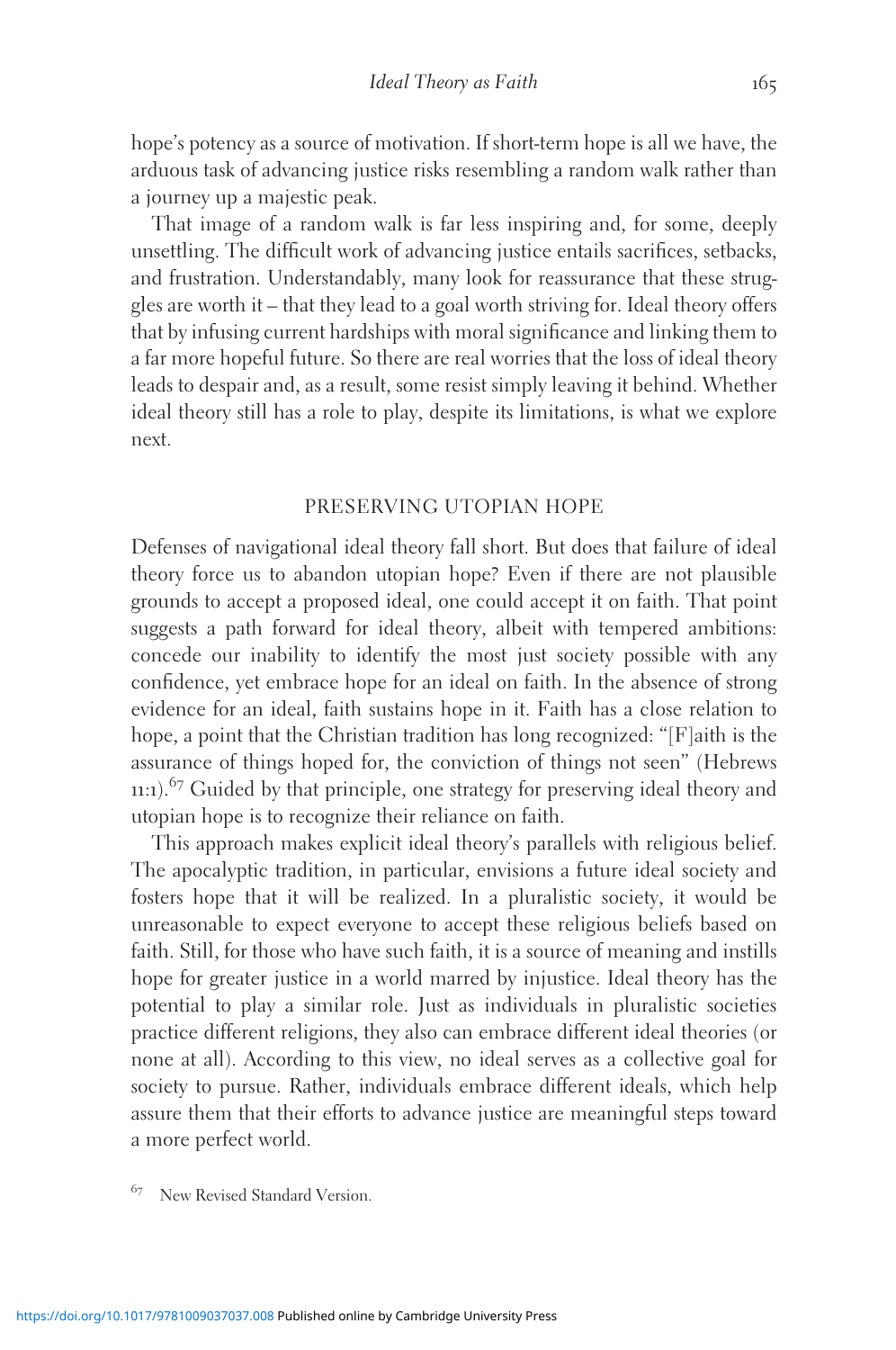Some will see little point in hanging on to ideal theory and reach a conclusion similar to Russell's regarding religious belief. Beyond just claiming that arguments for religious belief lack plausible grounds, Russell treats such beliefs as nonsense – like believing a tiny teapot is orbiting the sun. Admitting religious belief's reliance on faith doesn't change that fact. Belief in ideal theory is vulnerable to the same criticism. From the critic's perspective, we should treat any account of ideal theory as absurd, since so much about the future is unknown and the forms society could take are virtually endless. We have no idea what a proposed ideal would look like in practice and whether it would have normative appeal under conditions that could be radically different from today's world. Even if we avoid defending ideal theory, belief in it is nonsense.

One can arrive at this conclusion while still caring about justice. For some, progress against concrete injustices and suffering provides sufficient assurance that their efforts are worth it. To continue in this work, they do not need the further assurance that their efforts move society toward the most just possibility.

Others, though, yearn for this more robust hope. That is evident from its persistent expressions in religion, philosophy, literature, and popular culture. Utopian hope expresses the desire to realize an ideally just society and belief in its possibility. Such hope often looks beyond the immediate future for inspiration, an idea evident in Martin Luther King Jr.'s maxim that "the arc of the moral universe is long, but it bends toward justice."<sup>68</sup> Even if the present is not hospitable to justice, the long arc of history is. Utopian hope instills partial, imperfect steps toward justice with meaning by situating them within a longer development toward the ideal. According to this view, human efforts over time move society closer to the ideal, which once achieved will be stable and lasting – otherwise it wouldn't be a true utopia. After all, a society that quickly falls into decline after achieving its goal fails to count as utopia. Because it is meant to endure, utopia represents an end goal. For this reason, utopian hope has close links to teleological views of history, which understand history as having a purpose and moving toward a particular end. Even if there are at times setbacks, the overall course of history is moving toward utopia – or at least that is the hope – and this future ideal informs the significance of all that comes before it.

Martin Luther King Jr., "The Current Crisis in Race Relations," in A Testament of Hope: The Essential Writings and Speeches of Martin Luther King, Jr., ed. James Washington (New York: HarperCollins Publishers, 1986), 88. For a qualified defense of this view, based on the idea that injustice is inherently unstable, see Joshua Cohen, "The Arc of the Moral Universe," Philosophy and Public Affairs 26, no. 2 (1997): 91–134.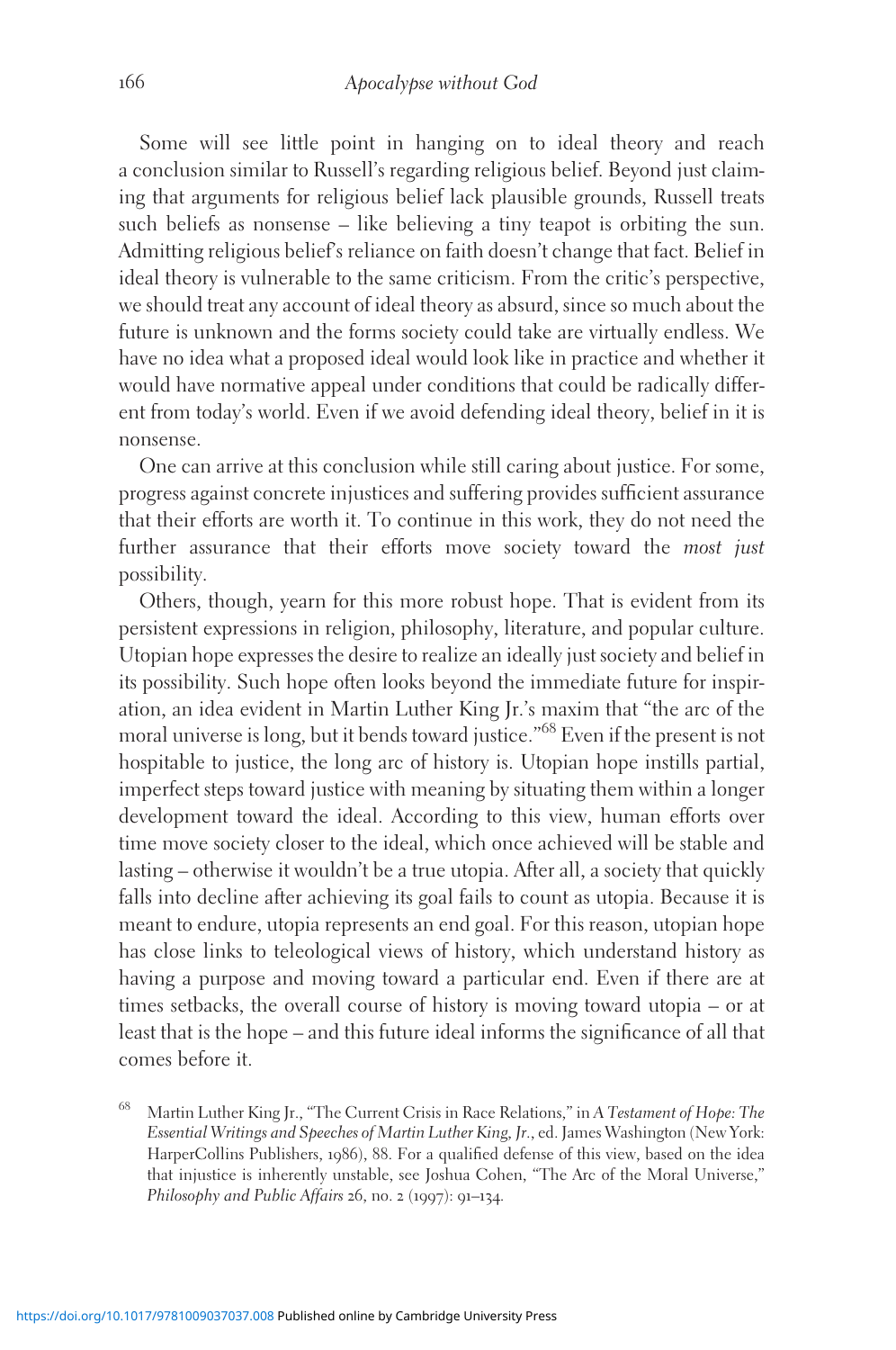The goal here is not to argue that morality or reason demands utopian hope. In a world long filled with injustice, where horrific suffering seems to fall at random on the undeserving, it is both understandable and defensible to reject utopian hope. There is plenty of room in political philosophy and social movements for those who work against injustice without hoping for utopia. My modest goal is to carve out space for utopian hope and explain how someone can embrace it without falling into error.

It turns out that the same factor that undermines defenses of ideal theory – future uncertainty – ensures a place for utopian hope. The nature of hope helps explain why. Though conceptions of hope vary, most understand it as involving, at the very least, the desire for an outcome believed to be neither guaranteed nor impossible.<sup>69</sup> The desired outcome need not be likely. After all, people often hope for very unlikely things, like an experimental drug that will cure their cancer. The desired outcome just has to be *possible*. As Adrienne Martin explains in her study How We Hope, the mere possibility of an outcome, no matter how unlikely, provides permission to hope and act on that hope. So hope does not require inflating the odds of an outcome, and there is nothing inherently irrational about "hoping against hope" – that is, hoping for an outcome with extremely long odds. Such hope emphasizes an outcome's possibility, which can have practical value by sustaining individuals as they pursue goals under incredibly trying circumstances, like a terminal illness.<sup>70</sup>

We can apply these insights to utopian hope. The deep uncertainty surrounding the future opens the door for such hope. Future uncertainty makes it impossible to establish what the utopian society would look like and whether it will be realized, so utopian hope must rely on faith. Yet this same uncertainty functions as a bulwark to protect faith in utopian hope. Because so much about the future is uncertain, we cannot entirely preclude the possibility of achieving the ideal society at some point. Though realizing the ideal is difficult to imagine, it still is possible, which frees people to embrace utopian hope without committing any obvious error. This hope offers needed assurance, at least for some, that the arduous work to make the world more just leads

<sup>69</sup> See R. S. Downie, "Hope," Philosophy and Phenomenological Research <sup>24</sup>, no. <sup>2</sup> (1963): <sup>248</sup>– 49; J. P. Day, "Hope," American Philosophical Quarterly 6, no. 2 (1969): 89; Luc Bovens, "The Value of Hope," Philosophy and Phenomenological Research 59, no. 3 (1999): 673; Philip Pettit, "Hope and Its Place in Mind," Annals of the American Academy of Political and Social Science 592 (2004): 154; Ariel Meirav, "The Nature of Hope," Ratio 22, no. 2 (2009): 218–20; and Adrienne Martin, How We Hope: A Moral Psychology (Princeton, NJ: Princeton University Press, 2014), 62.<br><sup>70</sup> Martin, How We Hope, 11–71.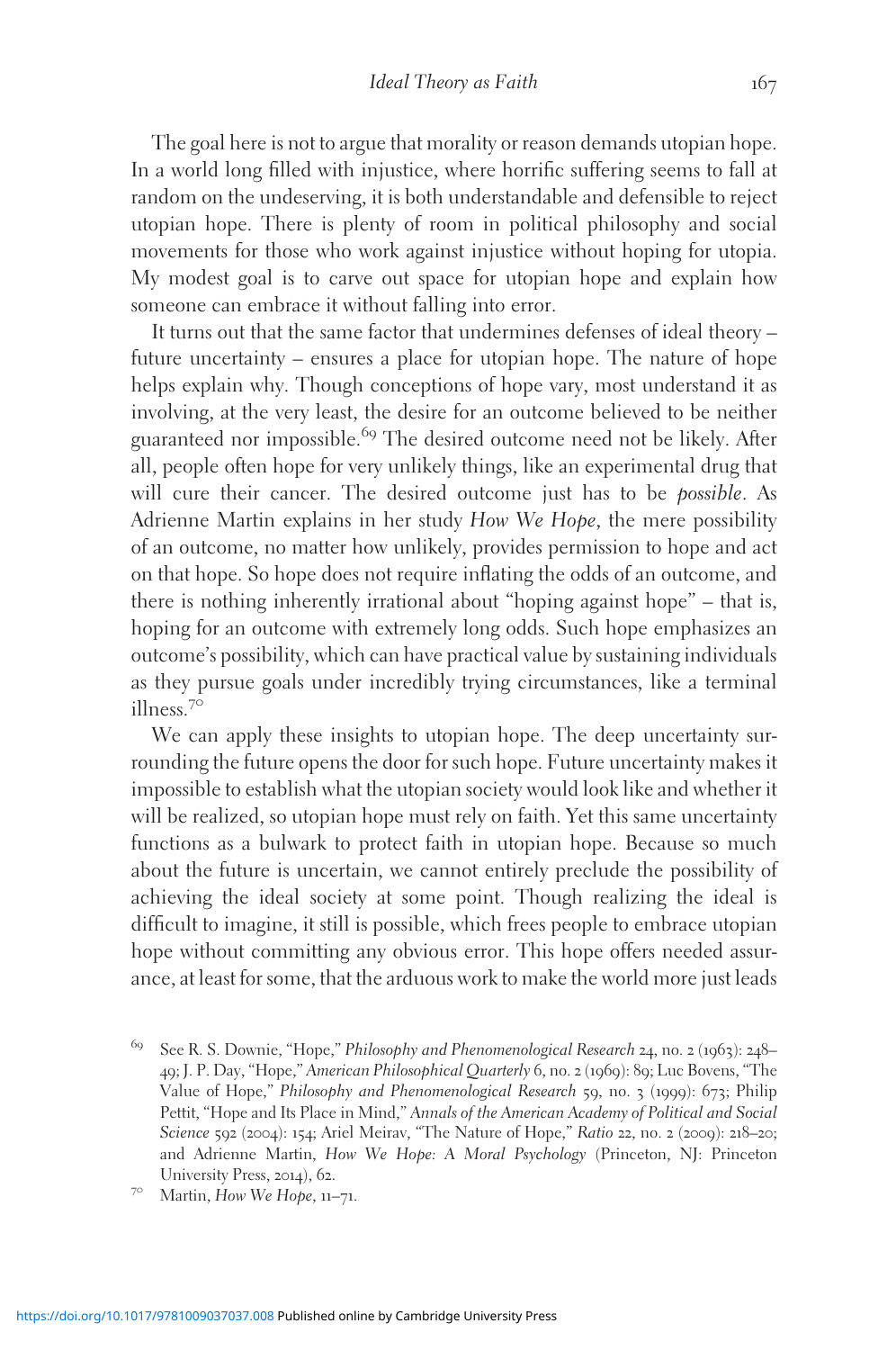to more than just fleeting progress. From the perspective of utopian hope, such work – so often incomplete and imperfect – contributes to an ideal truly worth striving for.

Here some might object that the analogy between ideal theory and religious faith breaks down. This description of utopian hope, aware of its own uncertainty, seems to stand in contrast to more dogmatic forms of hope often found in religious faith. Indeed, it is common for religious believers to describe their faith as providing hope for an ideal future that is certain.<sup>71</sup>

But that view is not universal. In today's secular age, as Charles Taylor points out, religious beliefs and hopes no longer seem as self-evident as they once did. Religious belief in many contemporary societies does not enjoy the status of assumed truth, nor does the divine pervade shared perceptions of the world and the forces within it. For those who choose to embrace religious faith in this context, their faith often coexists with uncertainty and doubt.<sup>72</sup>

This variety of religious faith described by Taylor, which offers uncertain hope, serves as an apt analogy for ideal theory aware of its epistemic limitations. In both cases, beliefs grounded in faith rather than plausible evidence serve as a source of utopian hope. Ideal theory and utopian hope cannot escape this shortcoming, but can persist in spite of it. If we are to hang on to ideal theory and utopian hope with intellectual honesty, we must abandon the ambition of offering plausible grounds for others to accept our ideal and hope for it.

# RAWLS'S FAITH

The idea that ideal theory relies on faith can be jarring, since it is not usually described in this way. Ideal theory often aims to provide a common goal to strive for in a pluralistic society where religious faith fails to fulfill that role. Political philosophy thus tends to treat ideal theory as resting on more solid ground than religious faith. That perspective has its roots in Rawls, whose thought inspired much of contemporary ideal theory. A close look at Rawls's writings serves as a reminder, however, that reliance on faith is at the heart of ideal theory.

In his account of ideal theory, Rawls assigns a central role for utopian hope. No historical figure impacted his thinking on this issue more than Kant.

<sup>&</sup>lt;sup>71</sup> David Elliot, Ho*pe and Christian Ethics* (New York: Cambridge University Press, 2017), 72.<br><sup>72</sup> Charles Taylor, A Secular Age (Cambridge, MA: Harvard University Press, 2007). See also

David Newheiser, Hope in a Secular Age: Deconstruction, Negative Theology, and the Future of Faith (New York: Cambridge University Press, 2019).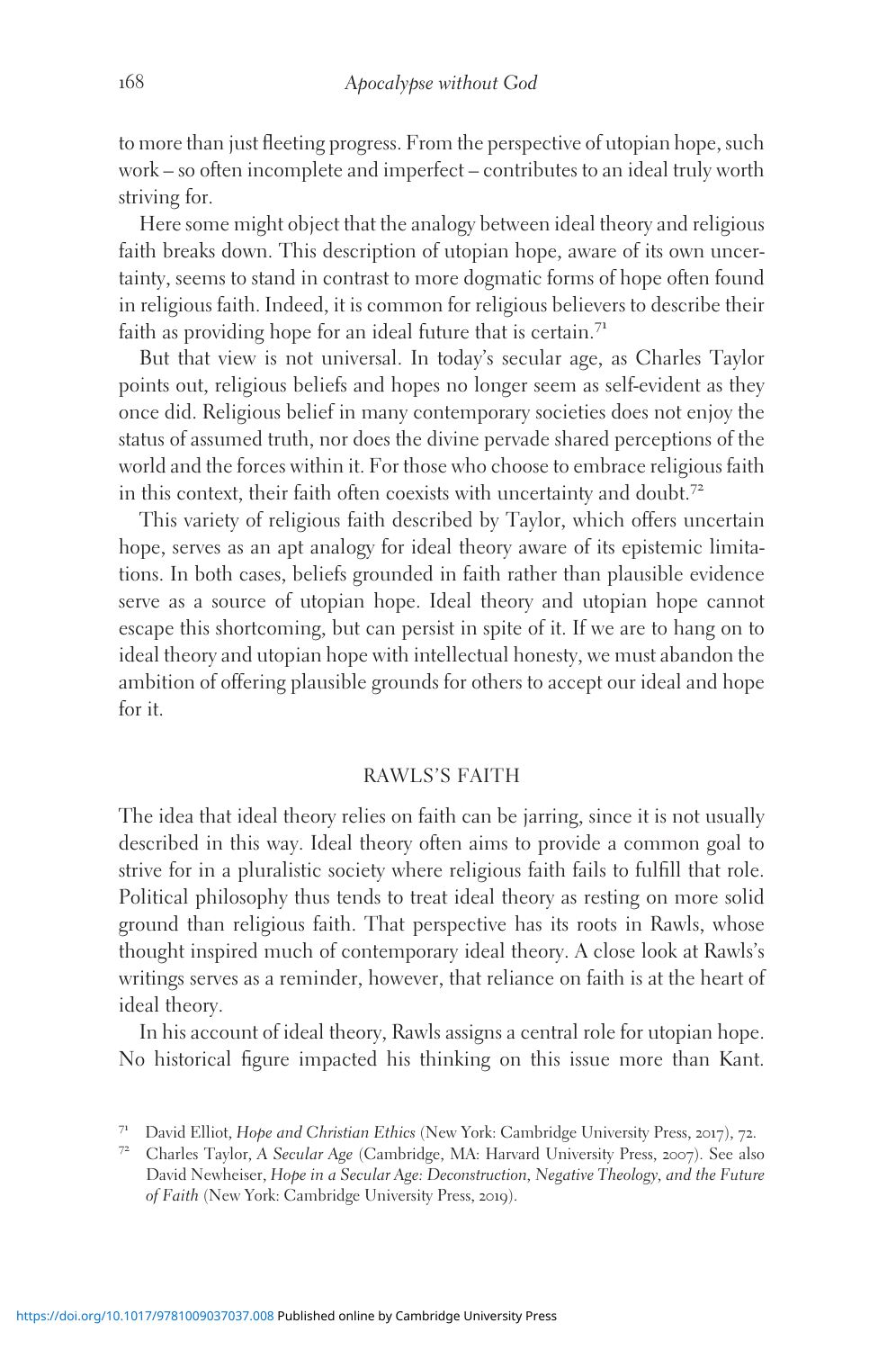Citing Kant, Rawls stresses the need to hold on to hope for a just society if life in this world is to be worth living.<sup>73</sup> This hope strikes him as necessary, especially when individuals take on the difficult task of working to advance justice. Rawls believes ideal theory can "banish the dangers of resignation and cynicism" and meet the challenge of preserving utopian hope. "By showing how the social world may realize the features of a realistic utopia," he writes, "political philosophy provides a long-term goal of political endeavor, and in working toward it gives meaning to what we can do today."<sup>74</sup>

Rawls's Lectures on the History of Moral Philosophy illustrate in greater detail his interest in the utopian element in Kant's philosophy, as well as his debt to it.<sup>75</sup> His final lecture on Kant focuses on the relation among faith, reason, and hope in Kant's thought.<sup>76</sup> As Rawls explains, Kant treats utopian hope as a necessary component of morality. Specifically, the moral law takes as its object the highest good, which for Kant is a world where happiness is proportional to and in harmony with virtue. And since the moral law only seeks ends that are possible, one of its presuppositions is that the highest good must be possible.<sup>77</sup> Without that presupposition, the moral law cannot get off the ground. "If ... the highest good is impossible," writes Kant, "then the moral law, which commands us to promote it, must be fantastic and directed to empty imaginary ends and must therefore in itself be false."78

- 
- <sup>73</sup> Rawls, Political Liberalism, lx; and The Law of Peoples, 128.<br><sup>74</sup> Rawls, The Law of Peoples, 128.<br><sup>75</sup> In his Lectures, Rawls notes that his purpose for studying Kant and other thinkers is to "bring out what is distinctive in their approach to moral philosophy" rather than find "some philosophical argument, some analytic idea that will be directly useful for our present-day philosophical questions." See Rawls, Lectures on the History of Moral Philosophy, ed. Barbara Herman (Cambridge, MA: Harvard University Press, 2000), 329. We should keep that caveat in mind, but it does not mean that the Lectures are irrelevant to understanding Rawls's normative theory. In the case of Kant, Rawls explicitly and favorably cites him in his major works of political philosophy – in particular, when discussing the need to hope for a just future. The Lectures prove valuable in gathering a fuller picture of how Rawls understands this idea from Kant and what about it appeals to him.<br><sup>76</sup> Rawls, *Lectures on the History of Moral Philosophy*, 309–25.
- 
- 77 Kant, Critique of Practical Reason, in Practical Philosophy, trans. and ed. Mary Gregor (New York: Cambridge University Press, 1996), 5:108–14; Religion within the Boundaries of Mere Reason, in Religion and Rational Theology, trans. and ed. Allen Wood and George di Giovanni (New York: Cambridge University Press, 1996), 6:3-6; and "On the Common Saying: That May Be Correct in Theory, But It Is of No Use in Practice," in Practical Philosophy, trans. and ed. Mary Gregor (New York: Cambridge University Press, 1996), 8:279–80. For more on this idea in Kant, see Loren Goldman, "In Defense of Blinders: On Kant, Political Hope, and the Need for Practical Belief," Political Theory 40, no. 4 (2012):
- 497–523.<br><sup>78</sup> Kant, Critique of Practical Reason, 5:114.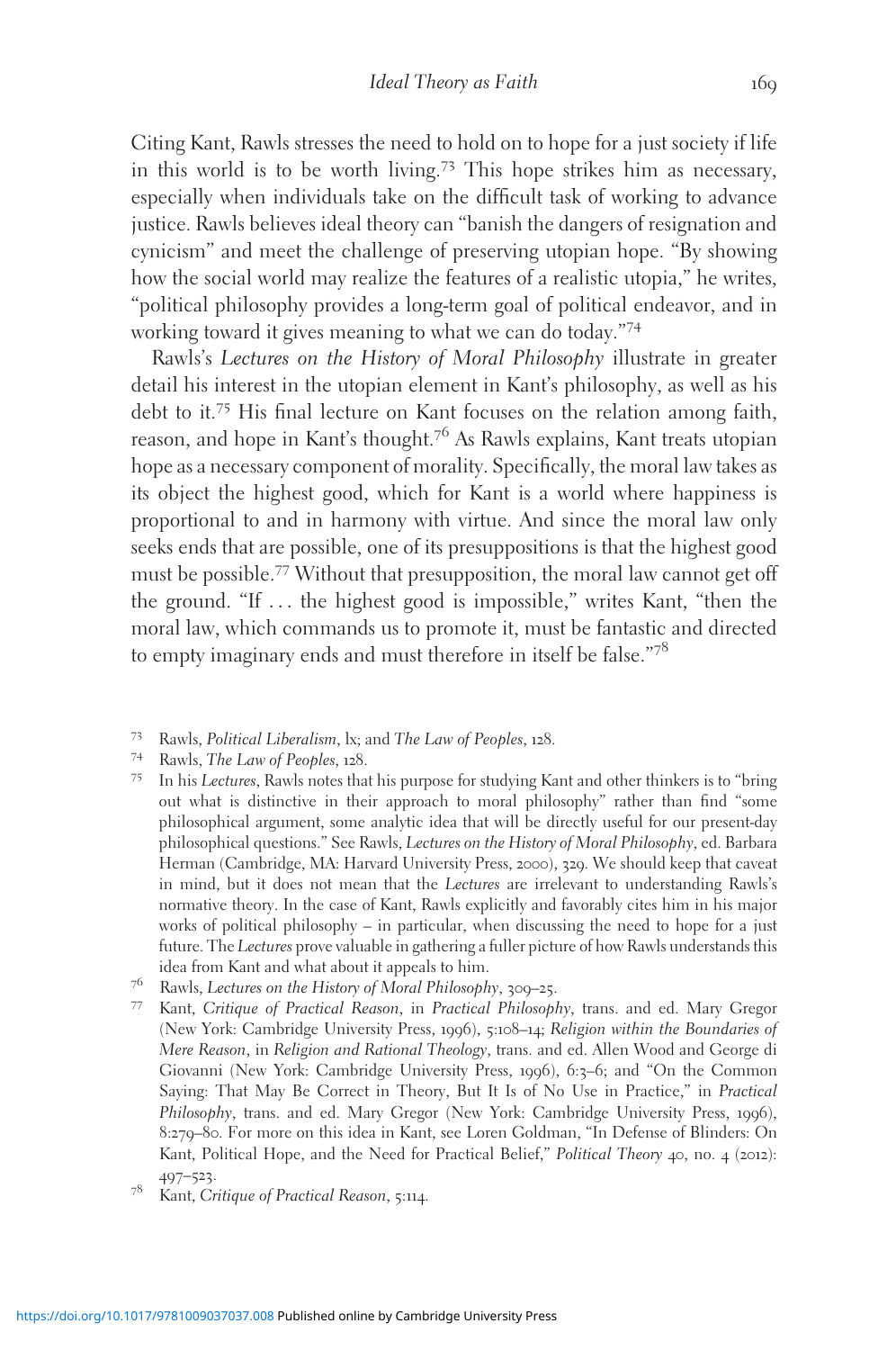Kant goes on to argue that further presuppositions are necessary for the highest good to be possible. It is here that he introduces tenets of religious faith – immortality of the soul and the existence of an omnipotent and benevolent God – along with freedom of will as necessary presuppositions of morality.<sup>79</sup> Without these presuppositions, the highest good as Kant sees it would be impossible. Only a good and all-powerful God ensures that virtue and happiness ultimately will correspond. Only immortality ensures that individuals can make continual progress in conforming their will to the moral law. And only freedom of will ensures the possibility of moral action to begin with. Together, the presuppositions of morality answer a question Kant poses to himself: "What may I hope for?"<sup>80</sup> They fill in the content of what he considers reasonable faith.<sup>81</sup> Kant avoids claiming that we can prove God's existence or immortality. But there is also no way to disprove these religious beliefs, so reason permits them. Moreover, since these beliefs are necessary presuppositions of the moral law, morality *requires* them.<sup>82</sup> As Kant puts it, "Morality ... inevitably leads to religion."<sup>83</sup>

Rawls's conception of utopian hope never looks as robust as Kant's, since it lacks hope for God and immortality. But despite these departures, Rawls treats Kant's account of utopian hope and reasonable faith with great sympathy. To distinguish between which elements are worth preserving and which to discard, Rawls uses the German term "Vernunftglaube" for some of Kant's beliefs and the English term "reasonable faith" for others. Vernunftglaube just means reasonable faith, but Rawls specifically uses it to refer to Kant's hope for achieving the highest good and the related presuppositions of God and immortality. Rawls then uses the term reasonable faith to refer to Kant's hope for a "realm of ends," a society where individuals live under conditions of justice.<sup>84</sup> This realm of ends closely resembles the realistic utopia that Rawls outlines in his ideal theory and defends as a goal to strive for. Notably, he calls the "realm of ends  $\dots$  a secular ideal."<sup>85</sup>

Not surprisingly, Rawls sees the reasonable faith required for this ideal as more essential than Kant's Vernunftglaube. He asks: "[W]hat is the content of

<sup>&</sup>lt;sup>79</sup> Kant, Critique of Practical Reason, 5:122–34.<br><sup>80</sup> Kant poses this question in his letter to C. F. Stäudlin from May 4, 1793. See George di Giovanni, "Translator's Introduction," in Religion and Rational Theology, trans. and ed. Allen Wood and George di Giovanni (New York: Cambridge University Press, 1996), 49.

<sup>&</sup>lt;sup>81</sup> Notably, hope for the kingdom of God is part of Kant's conception of reasonable faith. See Kant, Religion within the Boundaries of Mere Reason, 6:134–36.<br>
<sup>82</sup> Kant, Critique of Practical Reason, 5:122–34.<br>
<sup>83</sup> Kant, Religion within the Boundaries of Mere Reason, 6:6.<br>
<sup>84</sup> Rawls, Lectures on the History of Mo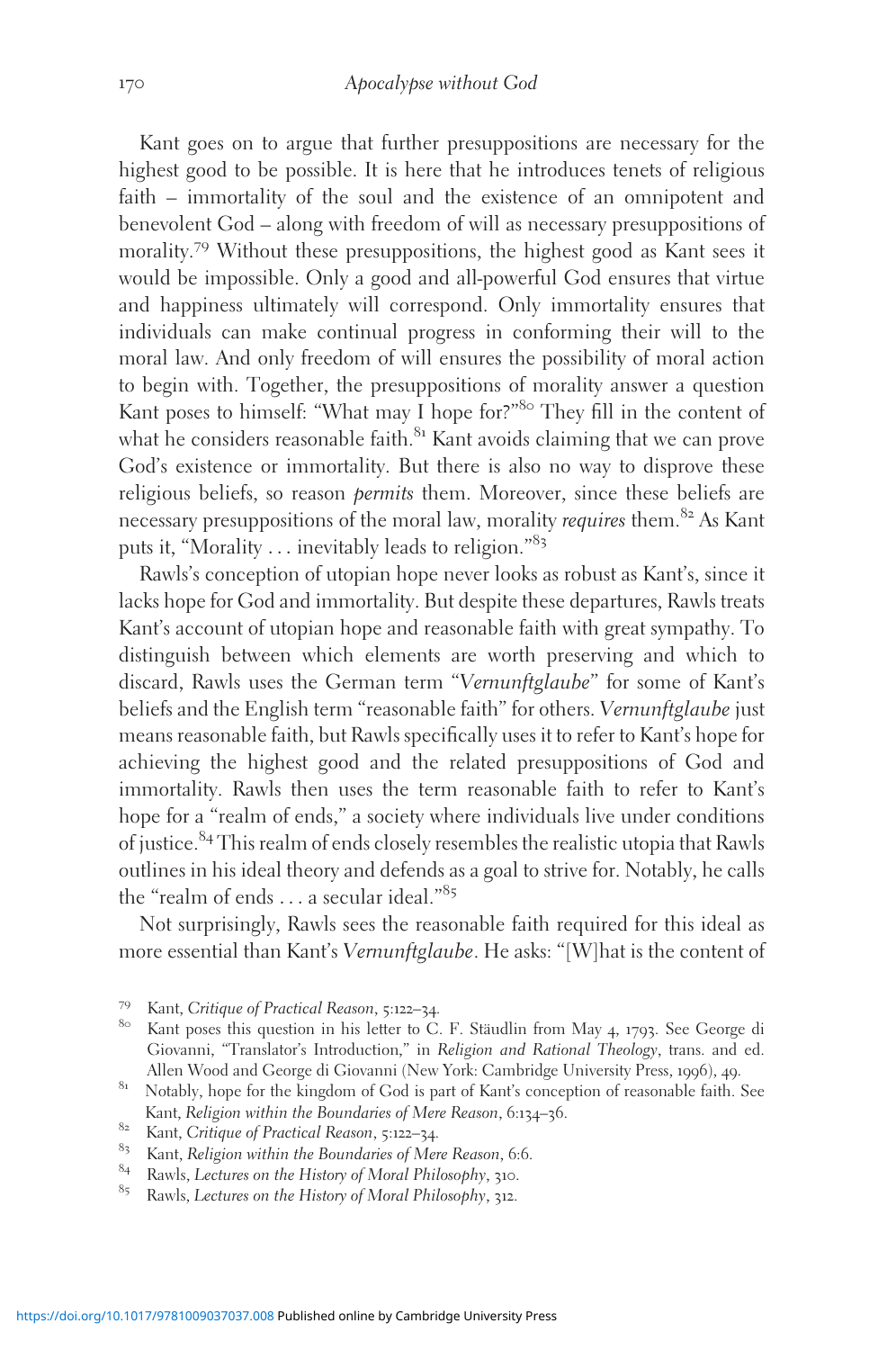practical faith once we take a realm of ends as the object of the moral law?" Here Rawls essentially describes the move that he makes in his political philosophy, so his response to the question proves illuminating for understanding faith's role in his ideal theory. He writes:

I suggest that while [taking a realm of ends as the object of the moral law] does not require the postulates of God and immortality, it does require certain beliefs about our nature and the social world ... . For we can believe that a realm of ends is possible in the world only if the order of nature and social necessities are not unfriendly to that ideal. For this to be so, it must contain forces and tendencies that in the longer run tend to bring out, or at least support, such a realm and to educate mankind so as to further this end.<sup>86</sup>

For Rawls, Kant's religious beliefs are unnecessary as presuppositions for working toward an ideal society, but other presuppositions are necessary. Namely, we must hold on to the hope that such an ideal is possible and, relatedly, that the future is hospitable to its realization.

This hope for the future reflects aspects of a teleological view of history. Kant stresses our practical need to "hope for better times" and see history as progressing toward greater perfection.<sup>87</sup> Rawls's remarks on Kant's view suggest an affinity for it: "We must believe ... that the course of human history is progressively improving, and not becoming worse, or that it does not fluctuate in perpetuity from bad to good and from good to bad. For in this case we will view the spectacle of human history as a farce that arouses loathing of our species."<sup>88</sup> Even as he leaves behind Kant's religious beliefs, Rawls expresses greater openness to other leaps of faith seen as necessary presuppositions of working toward the ideal society.<sup>89</sup>

The essay "On My Religion," written by Rawls near the end of his life, provides insight into why he cannot hang on to the religious elements in Kant's concept of reasonable faith, which he otherwise finds appealing. Rawls points to three events during his service in the Second World War that led him to

<sup>&</sup>lt;sup>86</sup> Rawls, *Lectures on the History of Moral Philosophy*, 319.<br><sup>87</sup> Kant, "On the Common Saying: That May Be Correct in Theory, But It Is of No Use in Practice," 8:309–10.<br><sup>88</sup> Rawls, *Lectures on the History of Moral Philosophy*, 319–20.<br><sup>89</sup> For clarity, it is helpful to distinguish Rawls's views on different forms of teleology. Rawls

rejects teleological theories of ethics, which prioritize the good over the right, in favor of his conception of justice as fairness. See Rawls, A Theory of Justice, 21–30. Teleological theories of ethics are distinct from teleological views of history, which understand history as moving toward a particular end. Rawls's remarks on Kant and hope for a future hospitable to justice suggest a greater sympathy toward a teleological view of history. Specifically, he hopes that such a conception of history, in which society continually progresses toward ideal justice, is true.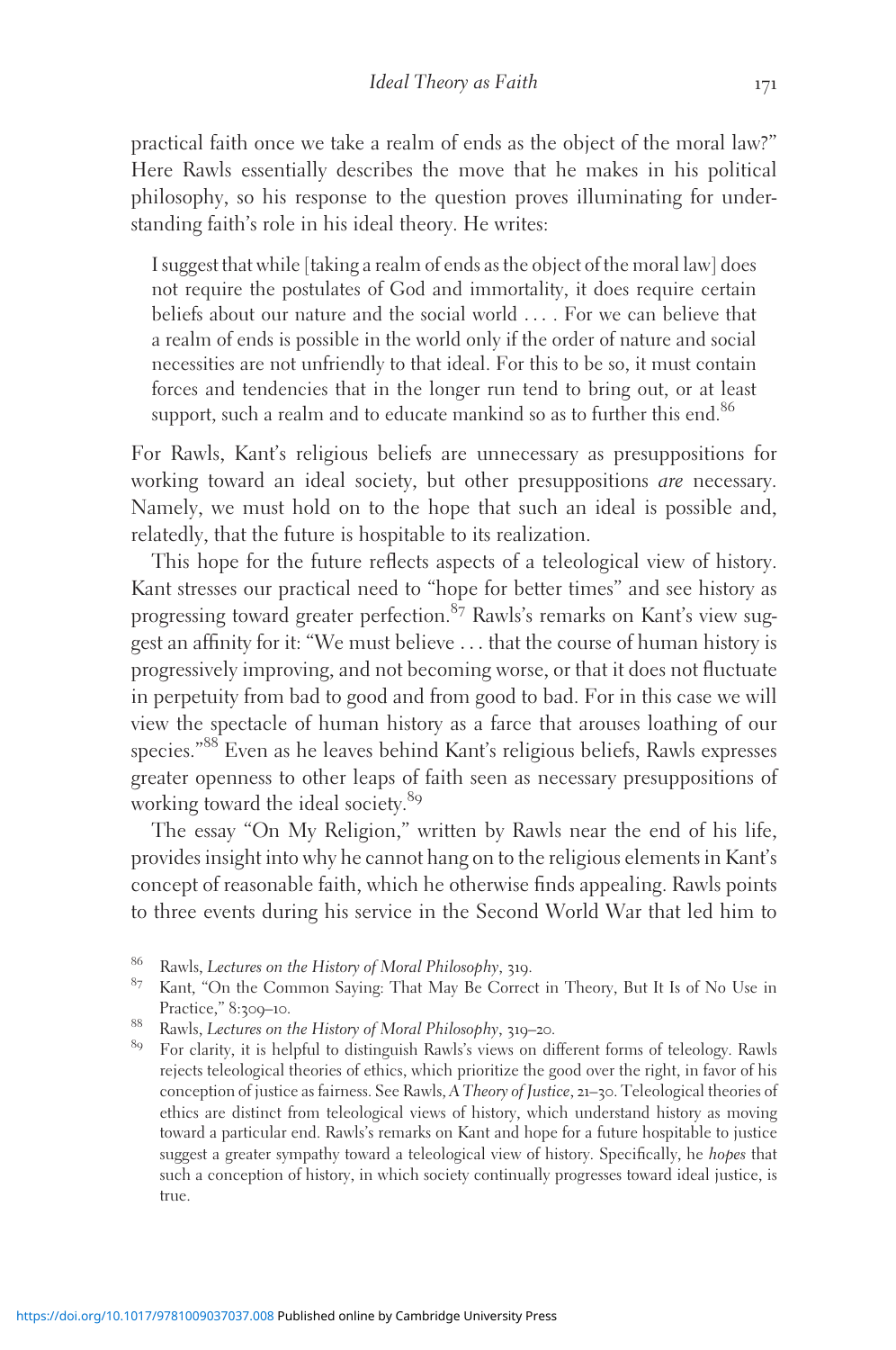abandon his Christian faith: (1) a sermon to him and other U.S. troops claiming that God would aid them in killing the Japanese; (2) the death of his friend Deacon on an expedition that Rawls almost went on instead; and (3) learning about the horrors of the Holocaust.<sup>90</sup> It became impossible to maintain his faith, as Rawls explains:

These incidents, and especially the third [the Holocaust] ..., affected me in the same way. This took the form of questioning whether prayer was possible. How could I pray and ask God to help me, or my family, or my country, or any other cherished thing I cared about, when God would not save millions of Jews from Hitler? When Lincoln interprets the Civil War as God's punishment for the sin of slavery, deserved equally by North and South, God is seen as acting justly. But the Holocaust can't be interpreted in that way, and all attempts to do so that I have read of are hideous and evil. To interpret history as expressing God's will, God's will must accord with the most basic ideas of justice as we know them. For what else can the most basic justice be? Thus, I soon came to reject the idea of the supremacy of the divine will as also hideous and evil.<sup>91</sup>

Though deeply religious before the war – Rawls at one point considered seminary $92$  – the Holocaust and his experiences in combat dashed his faith that God ensures justice now or ever. In fact, for Rawls, to imagine an omnipotent God in a world marred by such evil only crushes hope in a just future, for it suggests that the ruler of the universe is a monster.

The horrors of the Second World War pushed Rawls to give up his religious faith, yet he held on to utopian hope and the conviction that the future is hospitable to justice. Not everyone held on to such hope in the wake of these horrors. Rawls, though, adamantly rejects political despair as an option. Even after the "the manic evil of the Holocaust," he stresses that we must start from the assumption that a realistic utopia is possible.<sup>93</sup> The thought of abandoning hope in that ideal strikes Rawls as intolerable. So a secular understanding of ideal theory steps in to be the source of utopian hope that religious faith can no longer provide.

The basis for this move lies in his distinction between forms of reasonable faith. In his lecture on Kant, Rawls makes a point to differentiate reasonable faith in an ideal society from reasonable faith (or Vernunftglaube) in religious

<sup>9&</sup>lt;sup>o</sup> Rawls, A Brief Inquiry into the Meaning of Sin and Faith with "On My Religion," ed.<br>Thomas Nagel (Cambridge, MA: Harvard University Press, 2009), 262–63.

<sup>&</sup>lt;sup>91</sup> Rawls, A Brief Inquiry into the Meaning of Sin and Faith with "On My Religion,"  $263$ .<br><sup>92</sup> Rawls, A Brief Inquiry into the Meaning of Sin and Faith with "On My Religion," 261.<br><sup>93</sup> Rawls, Political Liberalism, lx.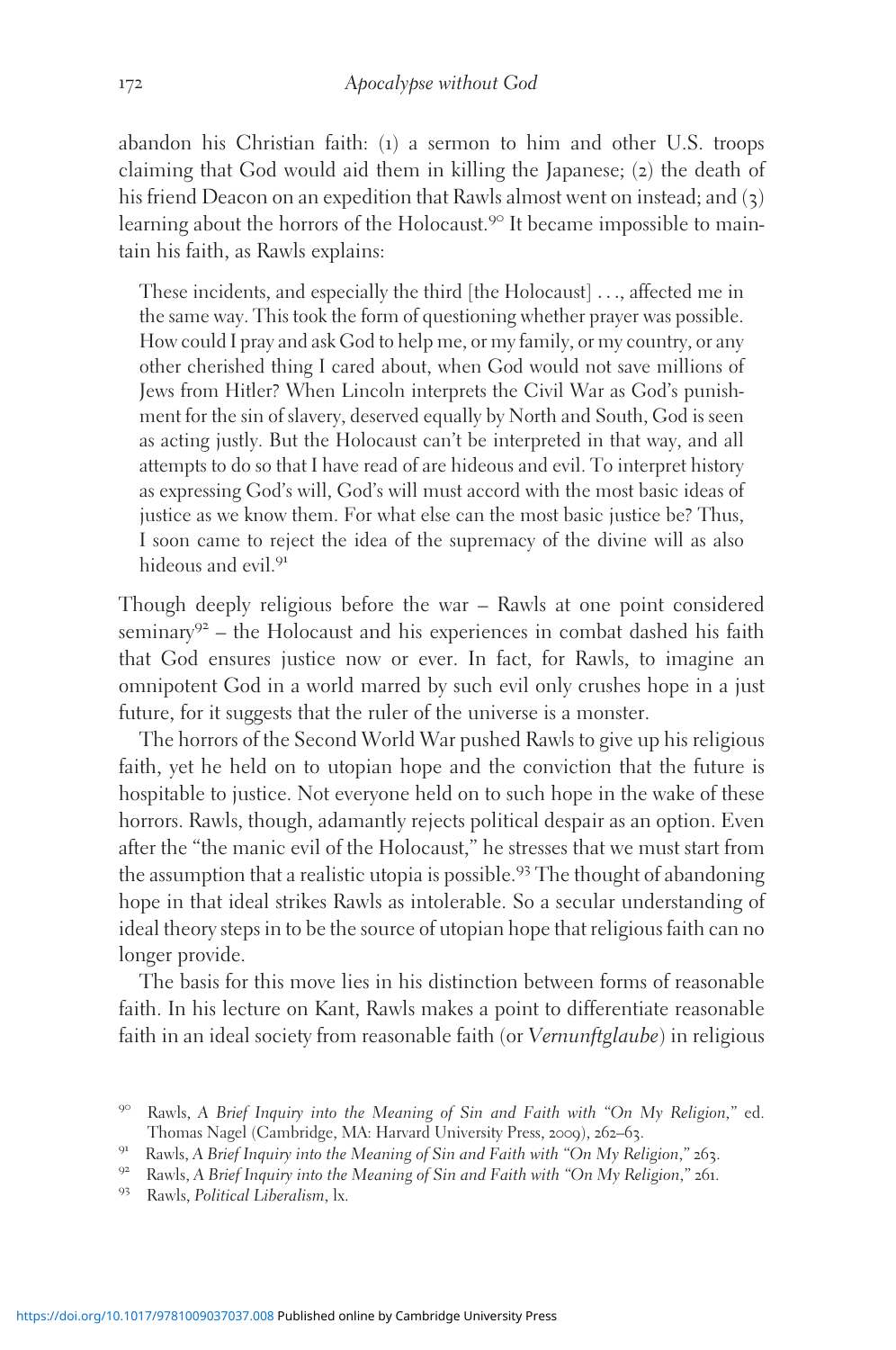beliefs like immortality and the existence of God. Rawls admits that Kant himself never makes this distinction,<sup>94</sup> but feels compelled to make it because "the plausibility of Kant's view in these two cases are quite different."<sup>95</sup> For Rawls, reasonable faith in a just and ideal society has greater plausibility since the object of such faith could be realized within the confines of the natural world, without any necessary reference to the supernatural.<sup>96</sup> So though hope for a future ideal society and hope in the divine both rest on faith, Rawls sees the former as the more reasonable of the two faiths.

This desire to distinguish the faith required for ideal theory as more reasonable and plausible than the faith required for religious belief is where Rawls runs into trouble. To preserve his utopian hope, Rawls must make leaps of faith no less considerable than those he eschews. His ideal theory rests on the convictions that we can identify the ideal and that the future is such that it fosters progress toward it. We already have seen earlier in this chapter that there are not plausible grounds to support the first claim. And the teleological view of history implicit in the second claim long has been criticized as wishful thinking rather than grounded in actual evidence. That seems even truer today as the world grapples with the legacies of slavery and colonialism, as well as the devastating consequences of human-induced climate change. Confronted with such overwhelming injustice from the present and recent past, some have no patience for "fairy tales that imply some irrepressible justice."97 According to that view, only a tendentious and selective reading of history suggests that it continually progresses toward greater justice.

Now it would be too strong to say that Rawls errs in hoping for utopia and a future conducive to its realization. The future could radically depart from the present and bring about the ideal. That possibility, regardless of its likelihood, allows one to embrace ideal theory and utopian hope without violating basic principles of rationality. But it is a mistake to think that ideal theory rests on faith so qualitatively different than religious faith that it succeeds in providing plausible grounds to accept and pursue a shared ideal. By making distinctions between ideal theory and religious faith that fail to hold up under scrutiny, Rawls set contemporary ideal theory on the wrong track from the start.

Political philosophy long has taken seriously the notion that ideal theory can identify the most just society possible, give plausible arguments for this claim, and offer an end goal to guide collective action. Such ambitions far

<sup>&</sup>lt;sup>94</sup> Rawls, *Lectures on the History of Moral Philosophy*, 317.<br><sup>95</sup> Rawls, *Lectures on the History of Moral Philosophy*, 310.<br><sup>96</sup> Rawls, *Lectures on the History of Moral Philosophy*, 312.<br><sup>97</sup> Ta-Nehisi Coates, *Betwee*